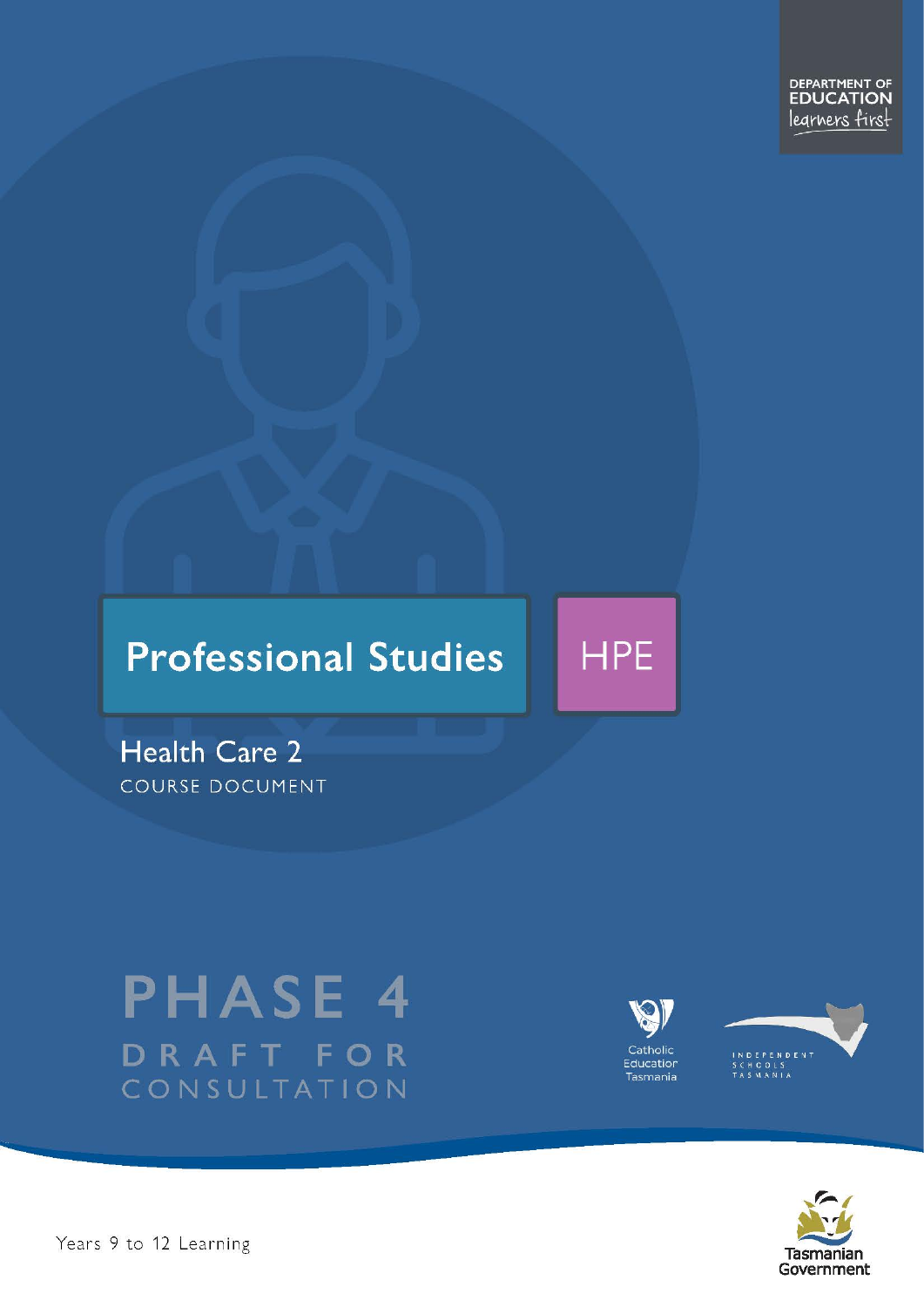# Table of Contents

Phase 4 Consultation Draft Published: August 2021

| $Structure 17$ |
|----------------|
|                |
|                |
|                |
|                |
|                |
|                |
|                |
|                |
|                |
|                |
|                |
|                |
|                |
|                |
|                |
|                |
|                |
|                |
|                |
|                |
|                |
|                |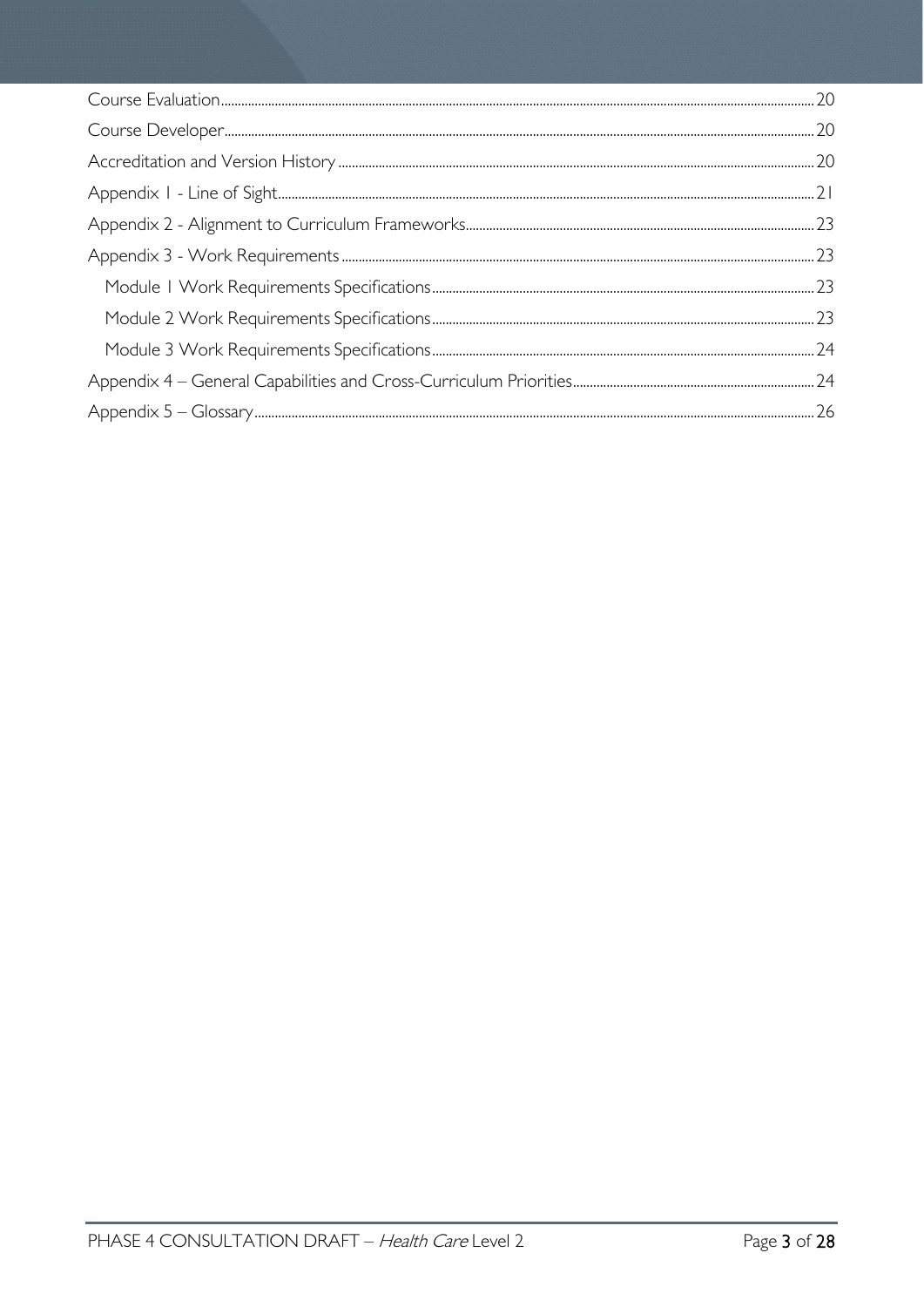# <span id="page-3-0"></span>Health Care, 150 Hours – Level 2

This course is a Level 2 component in the proposed Health suite of courses within Health and Physical Education.

# <span id="page-3-1"></span>Focus Area – Professional Studies

Courses aligned to the [Years 9 to 12 Curriculum Framework](https://publicdocumentcentre.education.tas.gov.au/library/Shared%20Documents/Education%209-12%20Frameworks%20A3%20WEB%20POSTER.pdf) belong to one of the five focus areas of Discipline-based Study, Transdisciplinary Projects, Professional Studies, Work-based Learning and Personal Futures.

Health Care Level 2 is a Professional Studies course.

Professional Studies bridges academic courses and career-related study to provide students with a combination of academic and practical knowledge, skills and understanding to pursue a particular pathway of interest. Courses integrate exposure to professional environments, processes and practice through inquiry based learning. Professional Studies reflect professional processes and standards and provide learners with an equivalent experience to that of someone working within that profession Professional Studies enhances students' cognitive capacity, efficacy, creativity and craftsmanship in readiness for higher education, internships, apprenticeships, or work in a designated field of interest. Professional Studies courses connect with recognised professional study pathways and contextually align with key Tasmanian industry sectors.

Professional Studies courses have three key features that guide teaching and learning:

- exposure to professional practice
- ideation, research, discovery and integrated learning
- production and sharing replicating a professional paradigm.



In this course learners will do this by…

- undertaking diverse learning experiences designed to give ongoing insight into health care professions through both real and virtual exposure to the terminology, expectations and nature of professional practice.
- exploring vocational roles and attributes
- engaging in learning tasks that support sustained inquiry and connections across cycles of ideation, research, discovery and integrated learning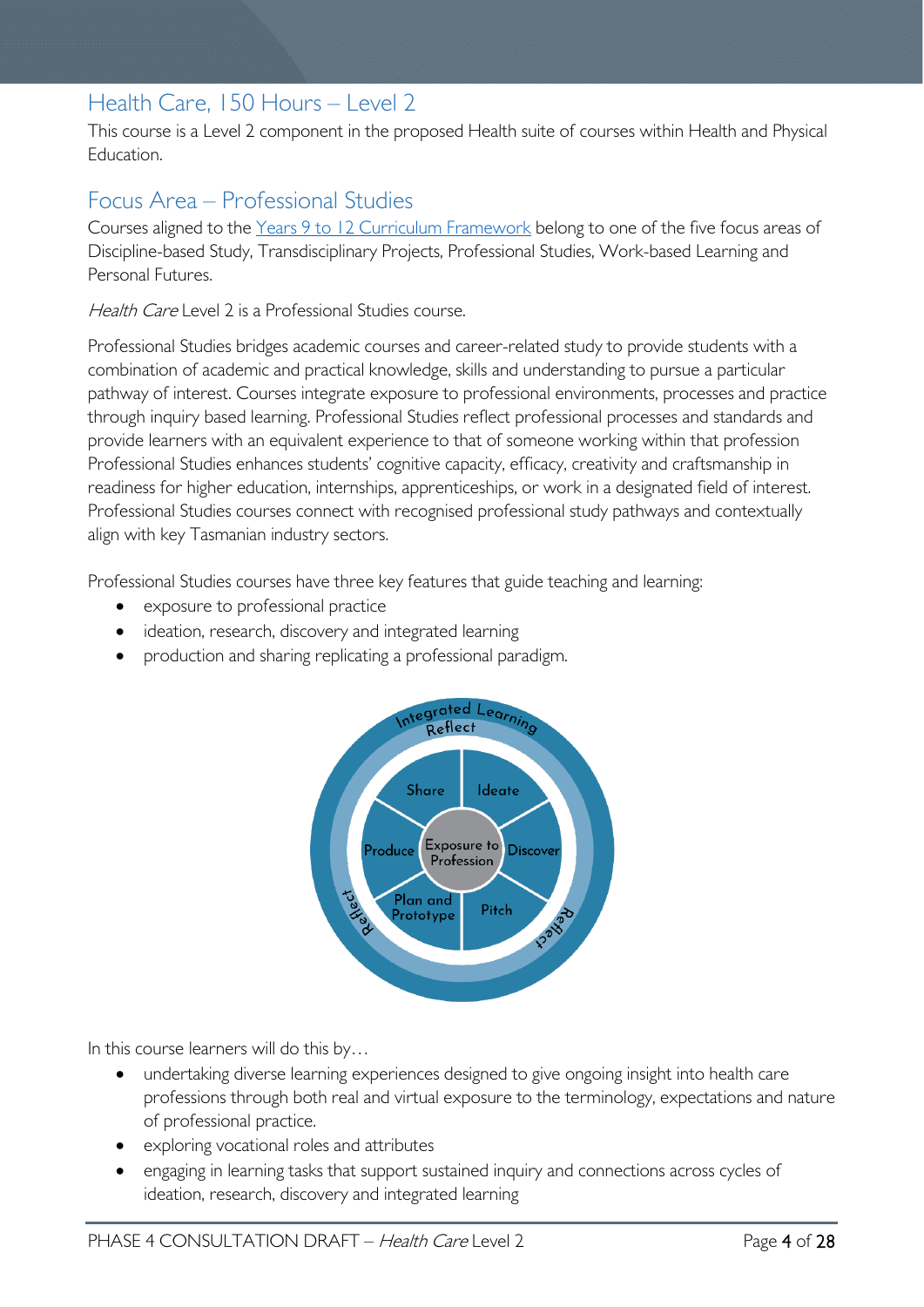• employing critical and reflective thinking skills to design solutions, present and share products using modes and formats replicating a professional paradigm.

# <span id="page-4-0"></span>Rationale

Health Care Level 2 directly addresses Goal 2 of the Alice Springs (Mparntwe) Education Declaration (December 2019) Goals for Young Australians: that "all young Australians become confident and creative individuals, successful lifelong learners, and active and informed members of the community".

The Health suite of courses provide opportunities for learners to consider their impact on others, review their personal values and decisions, and reflect on their role and capacity to contribute to the wider community.

The health care industry involves interdisciplinary teams of trained professionals and paraprofessionals. It is one of the world's largest and fastest-growing industries and has an integration of sectors to provide services in curative, preventive, rehabilitative and palliative care.

Health Care Level 2 addresses:

- specialized knowledge, key topics, industry skills and competencies,
- opportunities and potential pathways to further study and/or employment in various health care professions.

Tasmania has an identified gap in explicit educational pathways to employment in the sector across diverse frontline health and related support roles. Workforce and population trends indicate growing demand and employment opportunities in the health industry. "Health Care and Social Assistance is the largest employer, generating 35,432 local jobs (14.2% of total) in 2017/18." [\(https://economy.id.com.au/tasmania/employment-by-industry\)](https://economy.id.com.au/tasmania/employment-by-industry)

The purpose of Years 9 to 12 Education is to enable all students to achieve their potential through Years 9 to 12 and beyond in further study, training or employment.

Years 9 to 12 Education enables Personal Empowerment, Cultural Transmission, Preparation for Citizenship and Preparation for Work.

Health Care Level 2 supports the principles of: Access, Agency, Excellence, Balance, Support and Achievement as part of a range of programs that enables students to access a diverse and flexible range of learning opportunities suited to their level of readiness, interests and aspirations.

# <span id="page-4-1"></span>Learning Outcomes

On successful completion of this course learners will be able to:

- 1. explain connections between personal, social and community health
- 2. explain health literacy concepts
- 3. demonstrate personal and social capability
- 4. communicate effectively
- 5. implement inquiry and reflection skills
- 6. demonstrate understanding of factors impacting health
- 7. explain structures, roles, and opportunities within the health care sector
- 8. describe community health management approaches.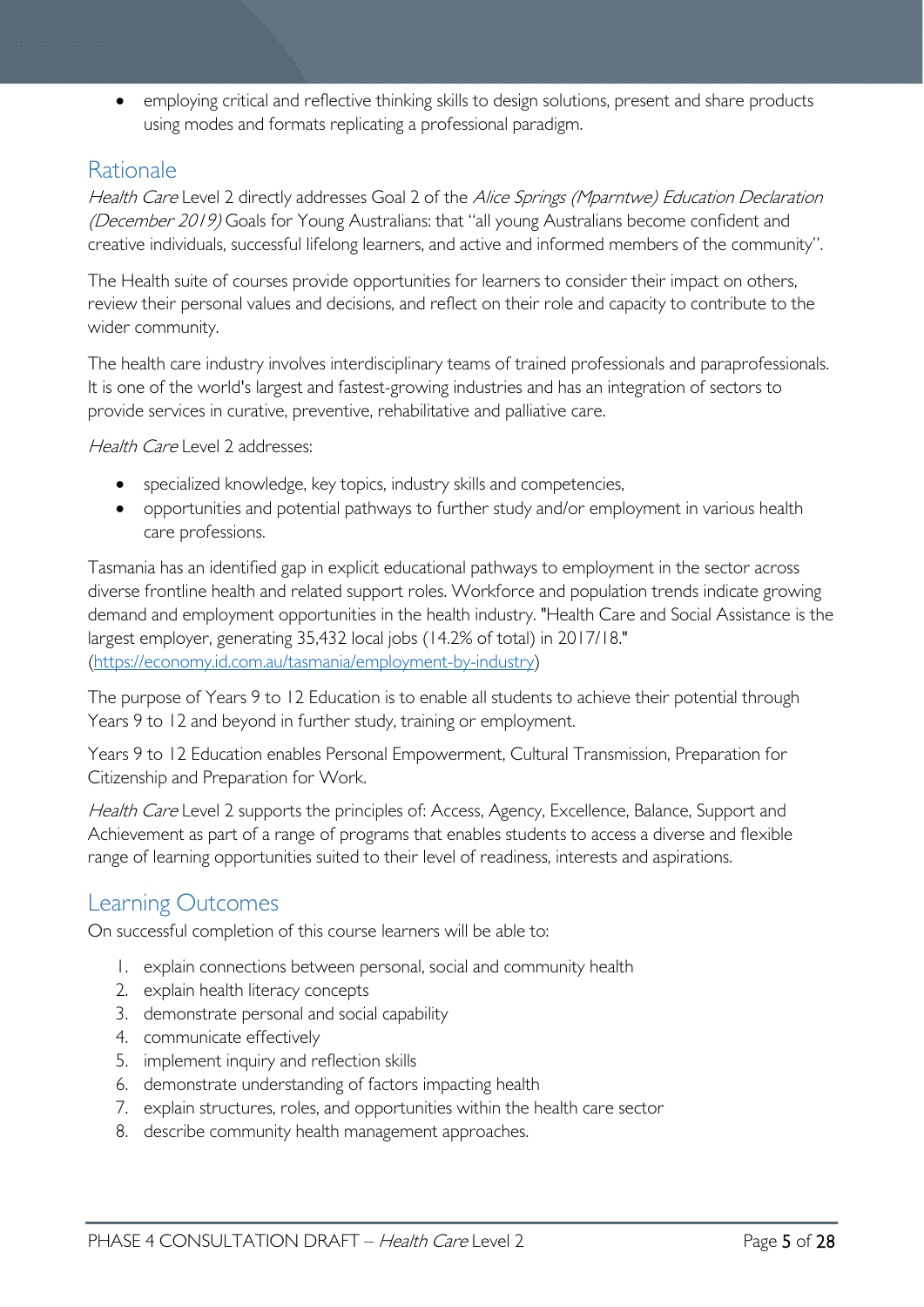# <span id="page-5-0"></span>Integration of General Capabilities and Cross-Curriculum Priorities

The general capabilities addressed specifically in this course are:

- Critical and creative thinking  $\epsilon$
- Information and communication technology capability  $\cdot \star$
- Intercultural understanding •
- Literacy  $\blacksquare$
- Personal and social capability

The cross-curriculum priorities enabled through this course are:

- Aboriginal and Torres Strait Islander Histories and Cultures  $\mathcal$
- Asia and Australia's Engagement with Asia **AA**

### <span id="page-5-1"></span>Course Description

The Health suite of courses provides opportunities for learners to consider:

- wellbeing issues and their management
- their own circumstances values and decisions, and
- their role and capacity in contributing to the wider community.

Health Care Level 2 explores a wide range of opportunities in health sector roles. Health care is one of the world's largest and fastest-growing industries. Tasmania has projections of high demand for suitable employees in the health care and community services sector.

Learners consider personal and Tasmanian perspectives across various national and global issues.

They examine personal attributes, potential careers and pathways to frontline and support roles including aged care, nursing, childcare, disability services and other allied health and community services. Learners explore connections and develop skills in health literacy, research, and lifestyle management.

Learners will have opportunities to shape their learning experience through their interests. They will be able to explore questions and respond to health industry issues and challenges.

#### <span id="page-5-2"></span>**Pathways**

- Health Care Level 2 builds on content and concepts from the Australian Curriculum 9/10 **[Health and Physical Education](http://www.australiancurriculum.edu.au/health-and-physical-education/curriculum/f-10?layout=1)**
- Health Care Level 2 complements and provides breadth and extension of learning from current Health suite courses Personal Care Level 1, Personal Health and Wellbeing Level 2 and the proposed Health Studies Level I course
- There is a logical progression from *Health Care* Level 2 to other Health suite courses at Level 2 and/or 3. Depending on learner interest and vocational trajectory there may also be a range of suitable and related VET courses on offer.

#### <span id="page-5-3"></span>Course Requirements

#### <span id="page-5-4"></span>Access

This course enables inclusion, equity and diversity. Learners from diverse communities with suitable learning profiles can access this course and receive an award commensurate with their demonstrated ability to successfully meet the criteria and standards.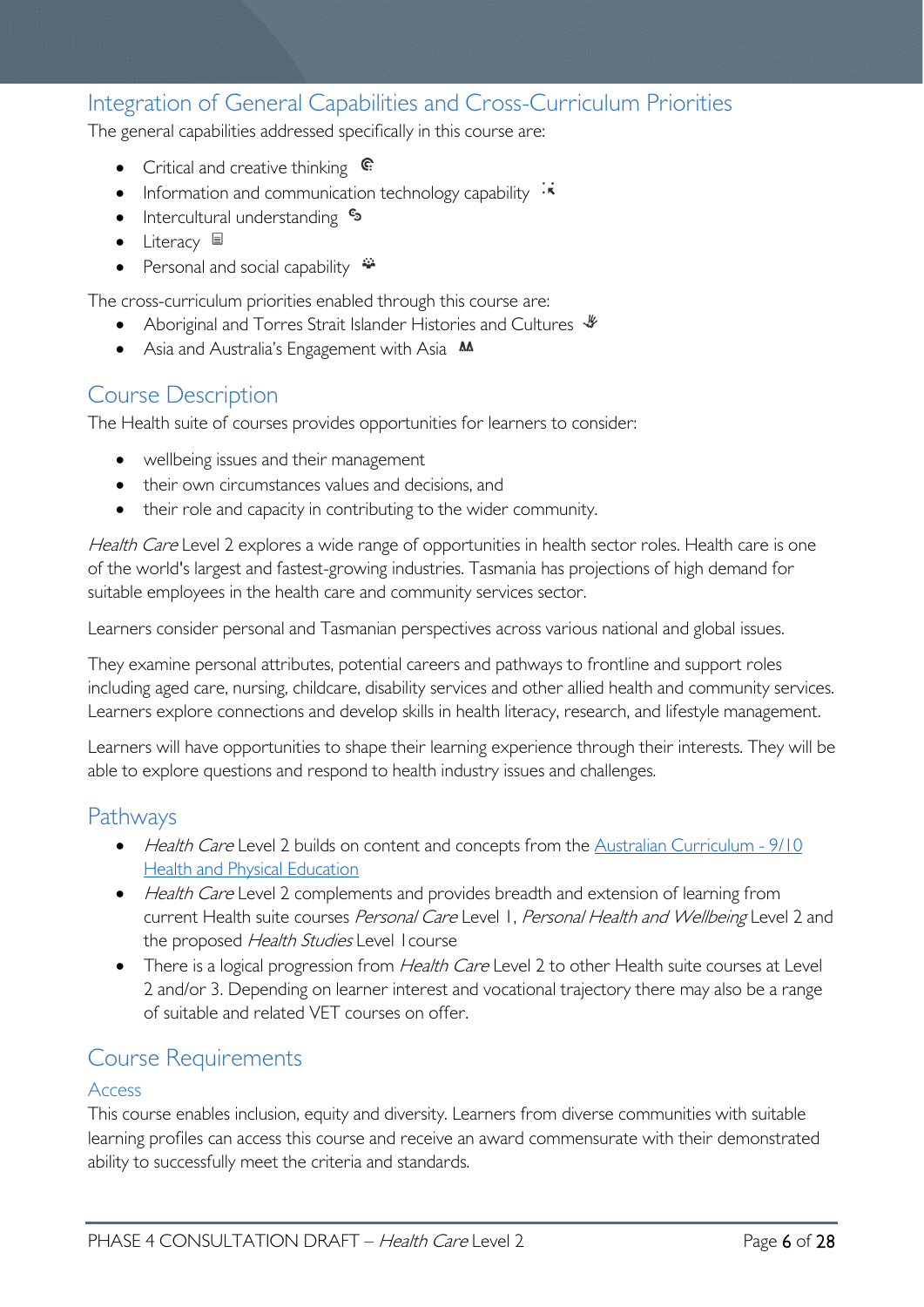#### <span id="page-6-0"></span>Resource Requirements

Providers will need to ensure access to suitable equipment and facilities for practical work in Module 2. They will also need to ensure learners have access to a range of suitable contacts and service providers for the industry exposure component of Module 2 and the community health care focus of Module 3.

### <span id="page-6-1"></span>Course Structure and Delivery

#### <span id="page-6-2"></span>Structure

This course consists of three 50-hour modules.

Core Module 1: Health and lifestyle Core Module 2: The health care sector Core Module 3: Community health

#### <span id="page-6-3"></span>**Delivery**

There is no specific recommended delivery sequence for the modules

Providers and learners working within this course need to remain mindful of the potential sensitivity of many topics or issues. Considerations regarding expectations, mutual respect, privacy, trust and ethical behaviour should be reinforced and reflected in professional practices, mechanisms and delivery.

At Level 2 in *Health Care* providers should focus on addressing foundational knowledge and some specialist or technical knowledge. There should be an expanding focus from initially exploring personal and local contexts to examining broader state, national and global health care industry and management perspectives.

#### <span id="page-6-4"></span>Course Content

#### <span id="page-6-5"></span>Module 1 – Health and lifestyle

<span id="page-6-6"></span>Module 1 Learning Outcomes

The following Learning Outcomes are a focus of this module:

- 1. explain connections between personal, social and community health
- 2. explain health literacy concepts
- 3. demonstrate personal and social capability
- 4. communicate effectively
- 5. implement inquiry and reflection skills
- 6. demonstrate understanding of factors impacting health.

#### <span id="page-6-7"></span>Module 1 Content

The Health suite of courses enable opportunities for learners to:

- consider health issues and perspectives and their impacts on others
- review personal values and health related decisions
- examine health factors and population trends,
- investigate sector roles and capacity to contribute to health management across the wider community.

Module 1 has a particular focus on examining the impacts of health literacy, lifestyle choices and management in supporting community health outcomes.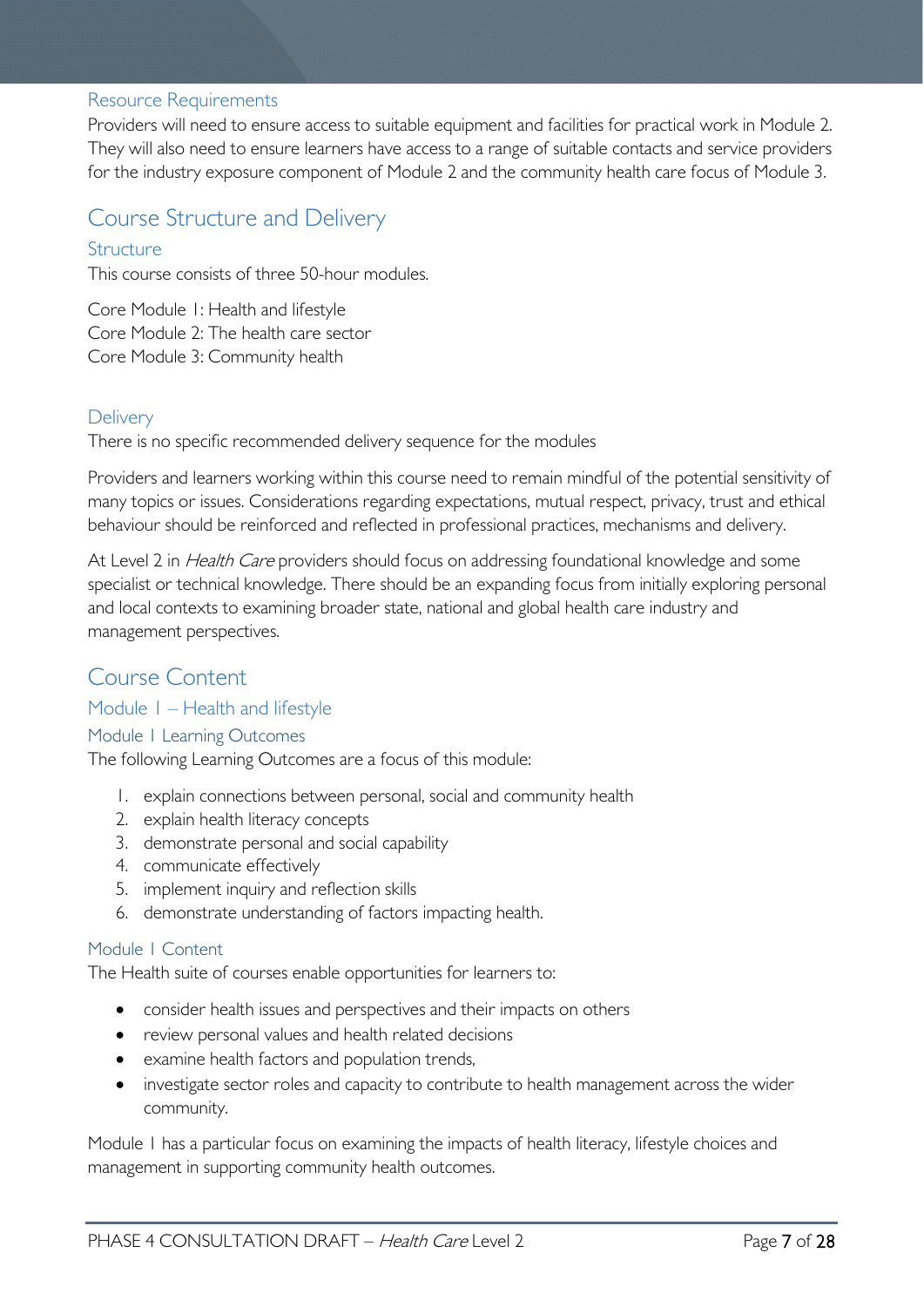Module 1 provides learners with opportunities to:

- examine and focus on health literacy
- explore best-practice industry approaches to supporting lifestyle management and wellbeing across key health factors
- develop skills in undertaking effective lifestyle research.

During Module 1 learners should be provided with the following learning experiences:

- dialogue health literacy levels discussion and follow-up to journal self-reflection
- health research sources dialogue regarding valid sources and accepted research practices in health professions
- locating and interpreting health information using the internet for targeted inquiry
- investigate mechanisms for community access and support pitch the advantages and disadvantages of one mechanism.

#### Key Knowledge and Concepts

Module 1 will address the following:

- defining and understanding how people develop health literacy skills
- exploring personal and community impacts connected to health literacy levels
- examining and explaining health literacy concepts
- recognising, monitoring and managing key areas of personal health and wellbeing
- investigating how people access community support agencies and providers
- professional approaches to lifestyle research, including locating, interpreting, selecting and managing health information
- a depth study inquiry on a specific area of health, illness or disease.

#### Health literacy, lifestyle, and wellbeing 2 (25 hours)

- developing health literacy
- health care implications of health literacy
- how does health care cost our community?
- personal health and wellbeing
- individual task multimodal presentation on one personal health and wellbeing area.

#### Introduction to lifestyle research 2 (25 hours)

- health-based research sources and approaches
- locating and interpreting health information
- community access and support options
- health inquiry (option choice/negotiated topic)
- research and report digital exhibition product.

#### Key Skills:

- developing specialized health industry-related knowledge, skills and competencies
- building awareness through sustained inquiry into the diverse opportunities and potential pathways to further study and/or employment across a range of health care professions
- appropriately communicating information, opinions, ideas and products in varying contexts
- accessing and using information related to personal and community health care roles and systems
- developing effective reflective practice and journal responses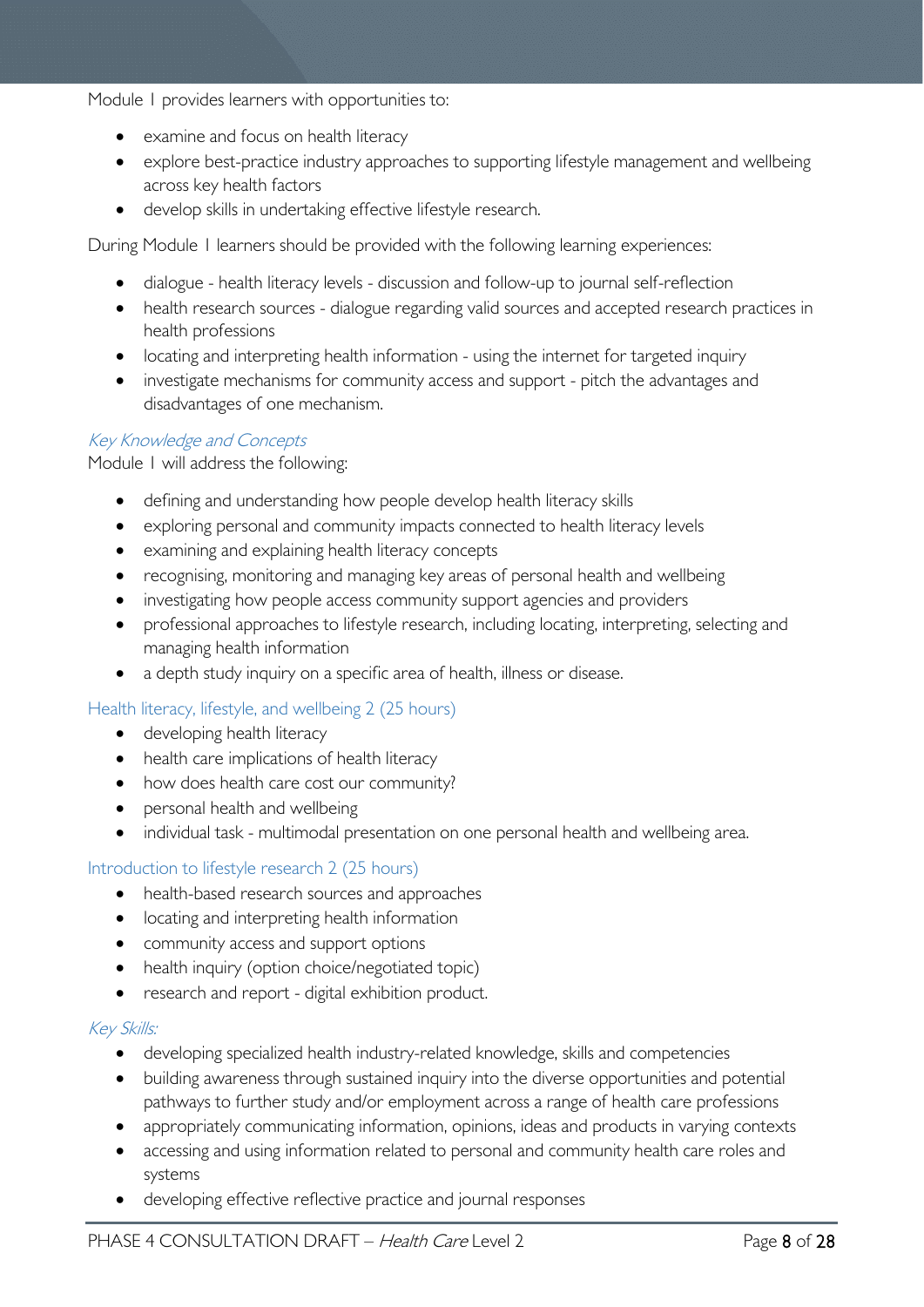- demonstrating personal and social capability when working individually and in groups
- recognising and dealing with issues, communication and choices related to supporting individual and population health and wellbeing
- developing awareness of and access to information, support agencies, and community health support.

#### <span id="page-8-0"></span>Module 1 Work Requirements Summary

The work requirements of a course are processes, products or performances that provide a significant demonstration of achievement that is measurable against the course's standards. Work requirements need not be the sole form of assessment for a module.

This module includes one (1) multimodal presentation and one (1) digital exhibition product work requirements.

See Appendix 3 for the full specifications of the Work Requirements of this course.

#### <span id="page-8-1"></span>Module 1 Assessment

This module has a focus on criteria 1, 2, 3, 4, 5 and 6.

#### <span id="page-8-2"></span>Module 2 – The health care sector

#### <span id="page-8-3"></span>Module 2 Learning Outcomes

The following Learning Outcomes are a focus of this module:

- 1. explain connections between personal, social and community health
- 2. explain health literacy concepts
- 3. demonstrate personal and social capability
- 4. communicate effectively
- 5. implement inquiry and reflection skills
- 7. explain structures, roles, and opportunities within the health care sector.

#### <span id="page-8-4"></span>Module 2 Content

- The Health suite of courses enable opportunities for learners to:
- consider health issues and perspectives and their impacts on others
- review personal values and health related decisions
- examine health factors and population trends,
- investigate sector roles and capacity to contribute to health management across the wider community.

Module 2 has a particular focus on examining the role of the health care and community services industry sector in supporting community health outcomes.

Module 2 provides learners with opportunities to:

- investigate the wide range of contributions and opportunities that exist across the health and community services sector both within and aligned to aged care, nursing, child care, disability services and other allied health and community service related roles
- identify and consider the attributes, skills, workforce trends and pathways that appear across the Tasmanian health care system
- examine and focus on specific health-related vocations, areas and systems and their related roles.

During Module 2 learners should be provided with the following learning experiences: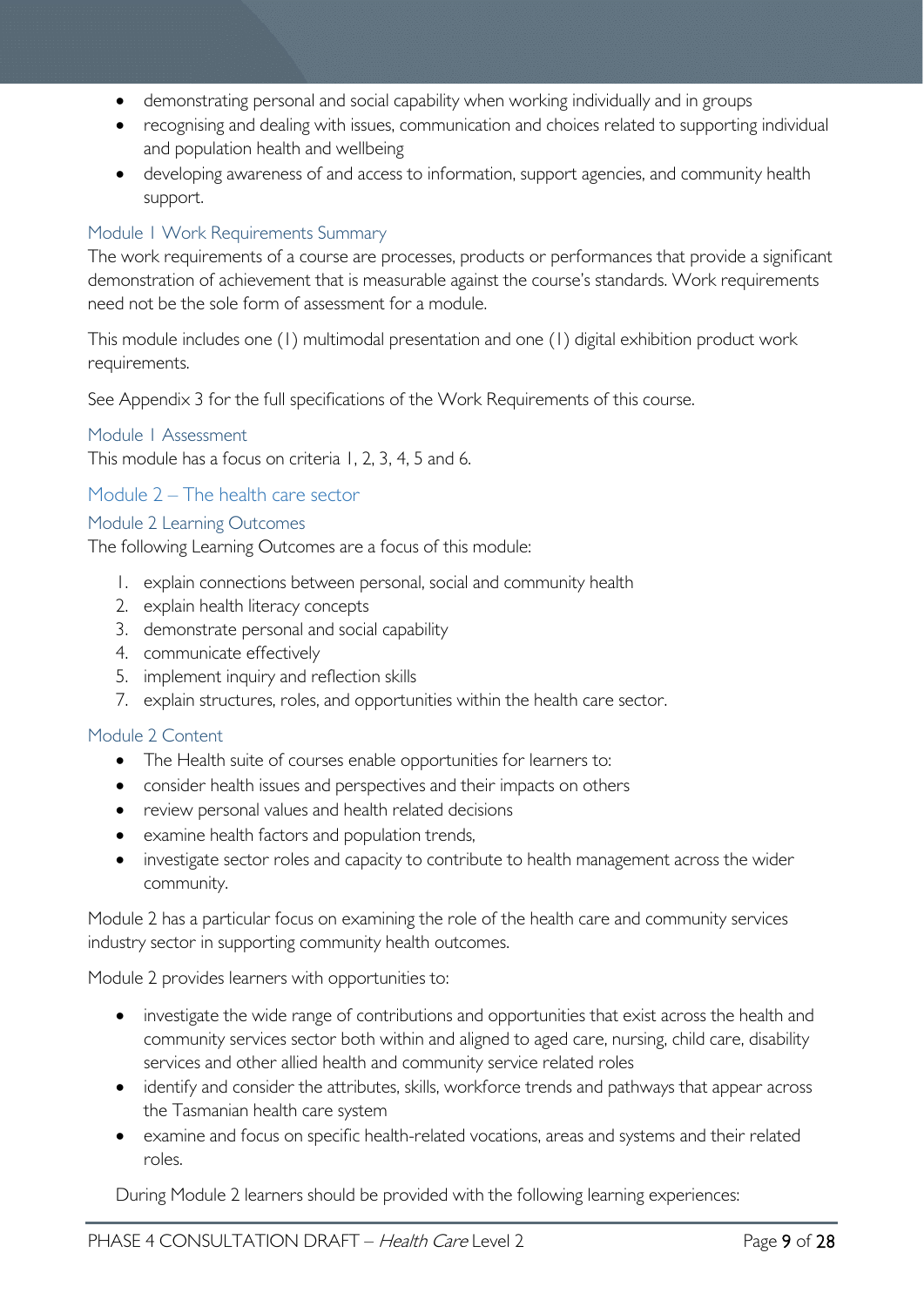- health related vocations scaffolding into the folio product via exposure to suitable resources and industry collaboration
- attributes for health care sector research sources of industry views
- health related vocations investigation task scaffolding into the folio product via exposure to suitable resources and industry collaboration
- folio product personal report (folio product) using the communication mode(s) of choice, create a record of investigation and outcomes, and roadmap a multi-role personal pathways plan
- health care sector workforce task to define, record, and explain employment demand and projections in Tasmania and identify key pathways, related roles and contacts
- practical experiences using professional practices, procedures and basic devices to measure body function (eg temperature, heart rate, blood pressure)
- Mental Health First Aid and Provide First Aid micro-credentials or equivalent teacher-delivered content.

#### Key Knowledge and Concepts

Module 2 will address the following:

- exploring key features, structures and scope of the health care industry
- using reflection and industry collaboration to build awareness and alignment of key attributes and vocations across the sector
- reviewing Tasmania's current status and trends in relation to areas within the sector such as aged care, nursing, child care, disability care and a range of allied health roles
- examining health industry roles and organisations, and associated qualifications and pathways
- experiencing some exposure to basic practical skills and general health skills in mental health support and first aid
- developing health understanding through effective research and discussion.

Introduction to the health care industry 2 (25 hours)

- attributes for working in the health care industry
- critical reflection industry-valued traits and qualities
- health-related vocations
- guest speaker and/or site visits
- personal report (folio product).

#### Introduction to health care sectors and roles in Tasmania (25 Hours)

- health care sector overview
- trends and emerging opportunities
- health industry qualifications and pathways
- qualifications investigation
- roles and organisations within the community
- skills for the health care sector
- using devices to measure body systems, (temperature, heart rate, blood pressure, etc.)
- Mental Health First Aid
- First Aid fundamentals.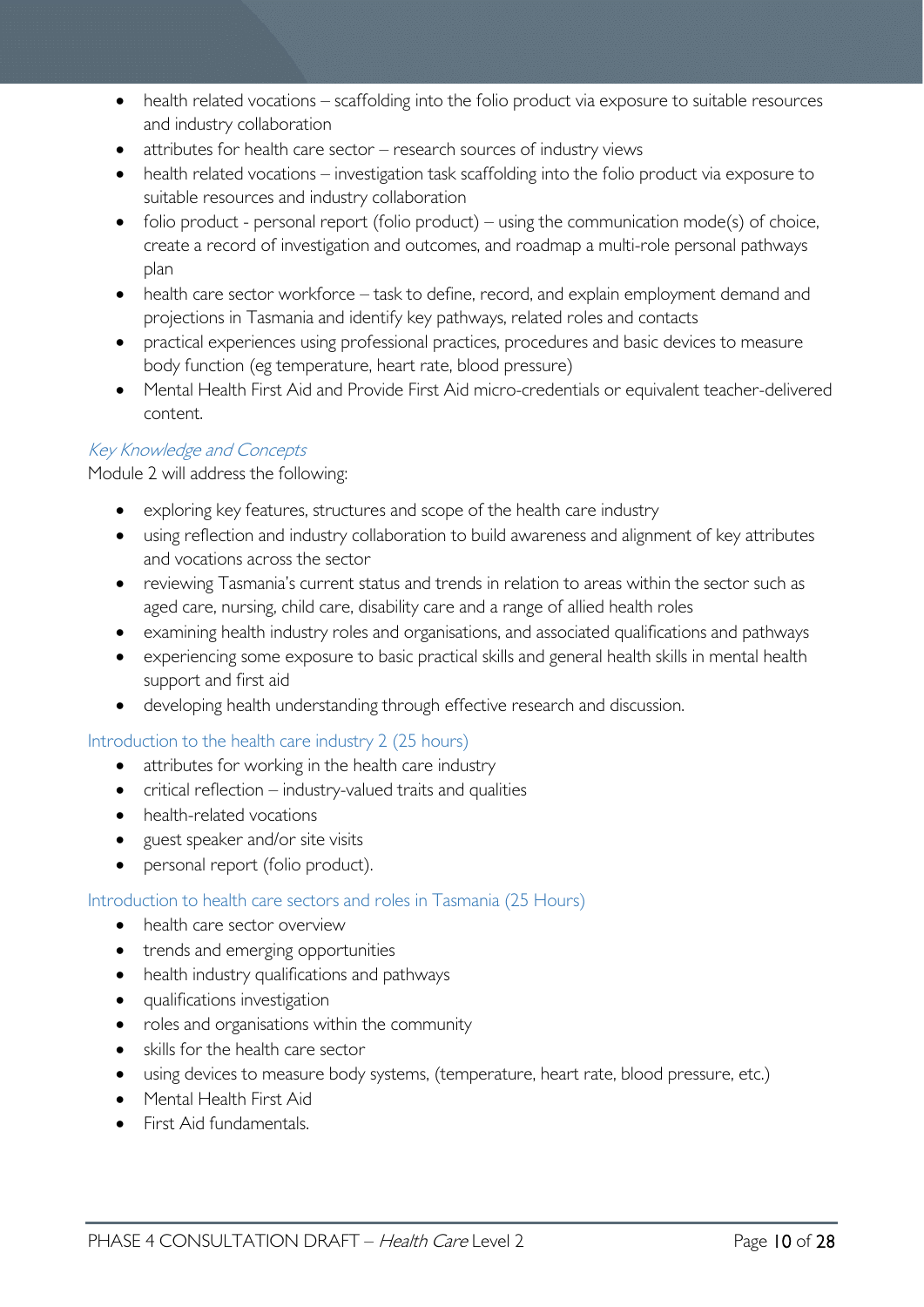#### Key Skills:

- developing specialized health industry-related knowledge, skills and competencies
- building awareness through sustained inquiry into the diverse opportunities and potential pathways to further study and or employment across a range of health care professions
- appropriately communicating information, opinions, ideas and products in varying contexts
- accessing and using information related to personal and community health care roles and systems
- developing effective reflective practice and journal responses
- demonstrating personal and social capability when working individually and in groups
- recognising and dealing with issues, communication and choices related to supporting individual and population health and wellbeing
- developing awareness of and access to information, support agencies and community health support.

#### <span id="page-10-0"></span>Module 2 Work Requirements Summary

The work requirements of a course are processes, products or performances that provide a significant demonstration of achievement that is measurable against the course's standards. Work requirements need not be the sole form of assessment for a module.

This module includes one (1) critical reflection, one (1) sustained inquiry & industry exposure contributing to the folio record as work requirements.

See Appendix 3 for the full specifications of the Work Requirements of this course.

#### <span id="page-10-1"></span>Module 2 Assessment

This module has a focus on criteria 1, 2, 3, 4, 5 and 7.

#### <span id="page-10-2"></span>Module 3 – Community health

#### <span id="page-10-3"></span>Module 3 Learning Outcomes

The following Learning Outcomes are a focus of this module:

- 1. explain connections between personal, social and community health
- 2. explain health literacy concepts
- 3. demonstrate personal and social capability
- 4. communicate effectively
- 5. implement inquiry and reflection skills
- 8. describe community health management approaches.

#### <span id="page-10-4"></span>Module 3 Content

The Health suite of courses enable opportunities for learners to:

- consider health issues and perspectives and their impacts on others
- review personal values and health related decisions
- examine health factors and population trends,
- investigate sector roles and capacity to contribute to health management across the wider community.

Module 3 has a particular focus on exploring the impacts of health care systems and provision, holistic approaches, preventative health, ethics, community expectations, advocacy and health standards.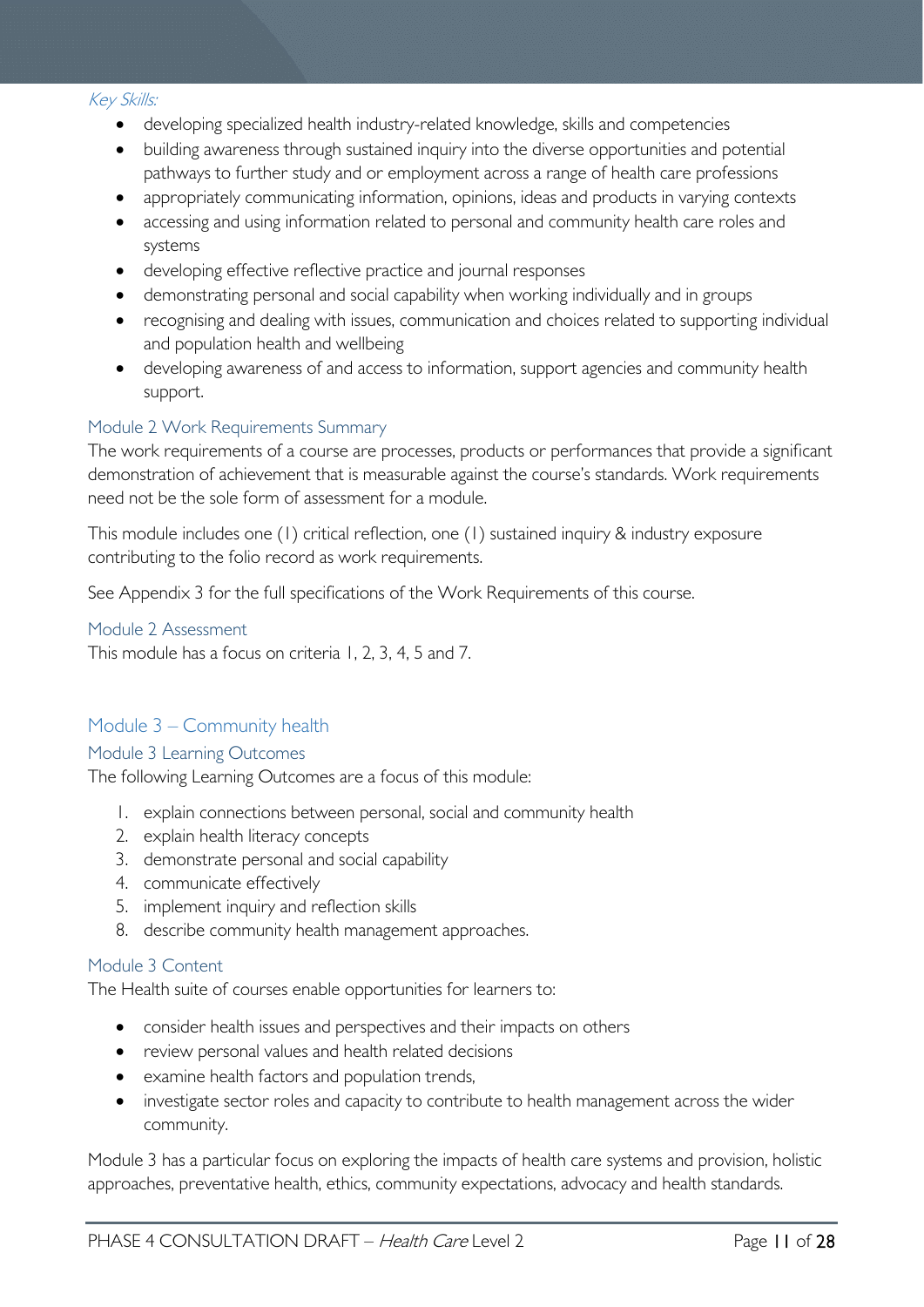Module 3 provides learners with opportunities to:

- examine the respective roles of national, state and local government and community agencies or providers in contributing to our health care system
- consider the integration and coordination of effort required for efficient health support systems
- explore the significance of holistic health considerations and preventative health measures
- examine the impacts of diversity including cultural, regional and other specific population issues
- critically reflect on challenges for the health and community services sector involving healthbased ethics and community expectations.

During Module 3 learners should be provided with the following learning experiences:

- national, state and local provision examine age-appropriate scenarios as case study examples of current Medicare, hospital and pharmacy scheme operations, review state services and resources, discuss services of additional local providers
- preventative health undertake a group investigation and report on current national approaches and strategies in the preventative health area.

#### Key Knowledge and Concepts

Module 3 will address the following:

- examining the community health care system structures and responsibilities for federal, state and local bodies
- evaluating and comparing specific and integrated health management approaches, systems and strategies
- exploring key community health industry issues including holistic health management approaches, preventative health measures, ethical issues and addressing community expectations and demands.

#### Introduction to community health care systems 2 (25 hours)

- national provision
- state provision
- local provision.

#### Introduction to community health issues 2 (25 hours)

- holistic health considerations
- preventative health measures
- ethics and community expectations
- impacts of diversity including cultural, regional and other specific population issues
- advocacy and health standards.

#### Key Skills

- developing specialized health industry-related knowledge, skills and competencies
- building awareness through sustained inquiry into the diverse opportunities and potential pathways to further study and or employment across a range of health care professions
- appropriately communicating information, opinions, ideas and products in varying contexts
- accessing and using information related to personal and community health care roles and systems
- developing effective reflective practice and journal responses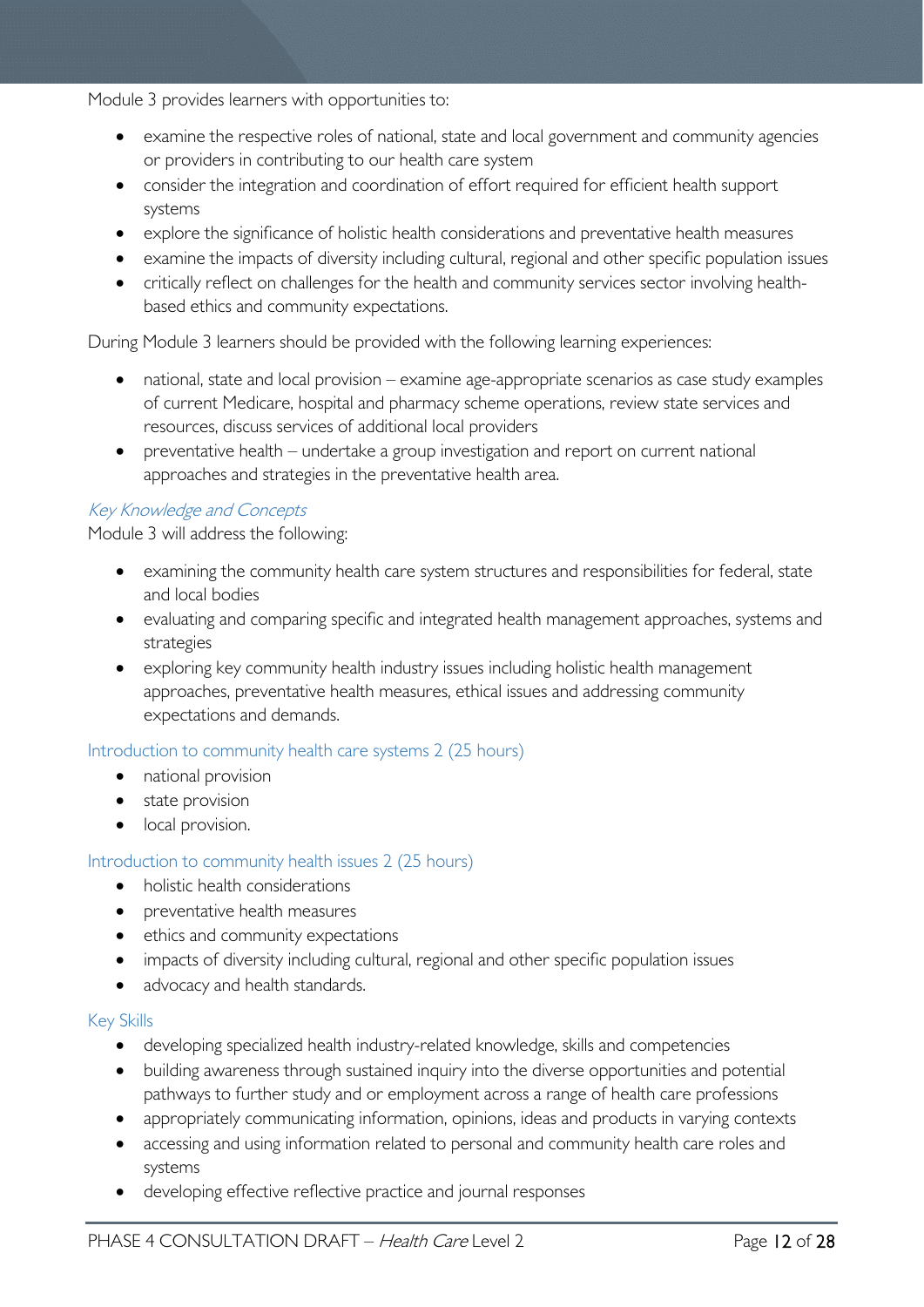- demonstrating personal and social capability when working individually and in groups
- recognising and dealing with issues, communication and choices related to supporting individual and population health and wellbeing
- developing awareness of and access to information, support agencies, and community health support.

#### <span id="page-12-0"></span>Module 3 Work Requirements Summary

The work requirements of a course are processes, products or performances that provide a significant demonstration of achievement that is measurable against the course's standards. Work requirements need not be the sole form of assessment for a module.

This module includes one (1) group presentation and one (1) self-review and reflection (contributing to the folio record) as work requirements.

See Appendix 3 for the full specifications of the Work Requirements of this course.

#### <span id="page-12-1"></span>Module 3 Assessment

This module has a focus on criteria 1, 2, 3, 4, 5, and 8.

#### <span id="page-12-2"></span>Assessment

Criterion-based assessment is a form of outcomes assessment that identifies the extent of learner achievement at an appropriate end-point of study. Although assessment – as part of the learning program – is continuous, much of it is formative, and is done to help learners identify what they need to do to attain the maximum benefit from their study of the course. Therefore, assessment for summative reporting to TASC will focus on what both teacher and learner understand to reflect endpoint achievement.

The standard of achievement each learner attains on each criterion is recorded as a rating 'A', 'B', or 'C', according to the outcomes specified in the standards section of the course.

A 't' notation must be used where a learner demonstrates any achievement against a criterion less than the standard specified for the 'C' rating.

A 'z' notation is to be used where a learner provides no evidence of achievement at all.

Internal assessment of all criteria will be made by the provider. Providers will report the learner's rating for each criterion to TASC.

<span id="page-12-3"></span>Criteria

|                | Module I | Module 2                                                 | Module 3 |
|----------------|----------|----------------------------------------------------------|----------|
| Criteria Focus |          | $1, 2, 3, 4, 5, 6$   1, 2, 3, 4, 5, 7   1, 2, 3, 4, 5, 8 |          |

The assessment for Health Care Level 2 will be based on the degree to which the learner can:

- 1. examine and explain connections between personal, social and community health
- 2. examine and explain health literacy concepts
- 3. demonstrate personal and social capability
- 4. communicate health related information
- 5. demonstrate inquiry and reflection skills
- 6. explain and apply health understanding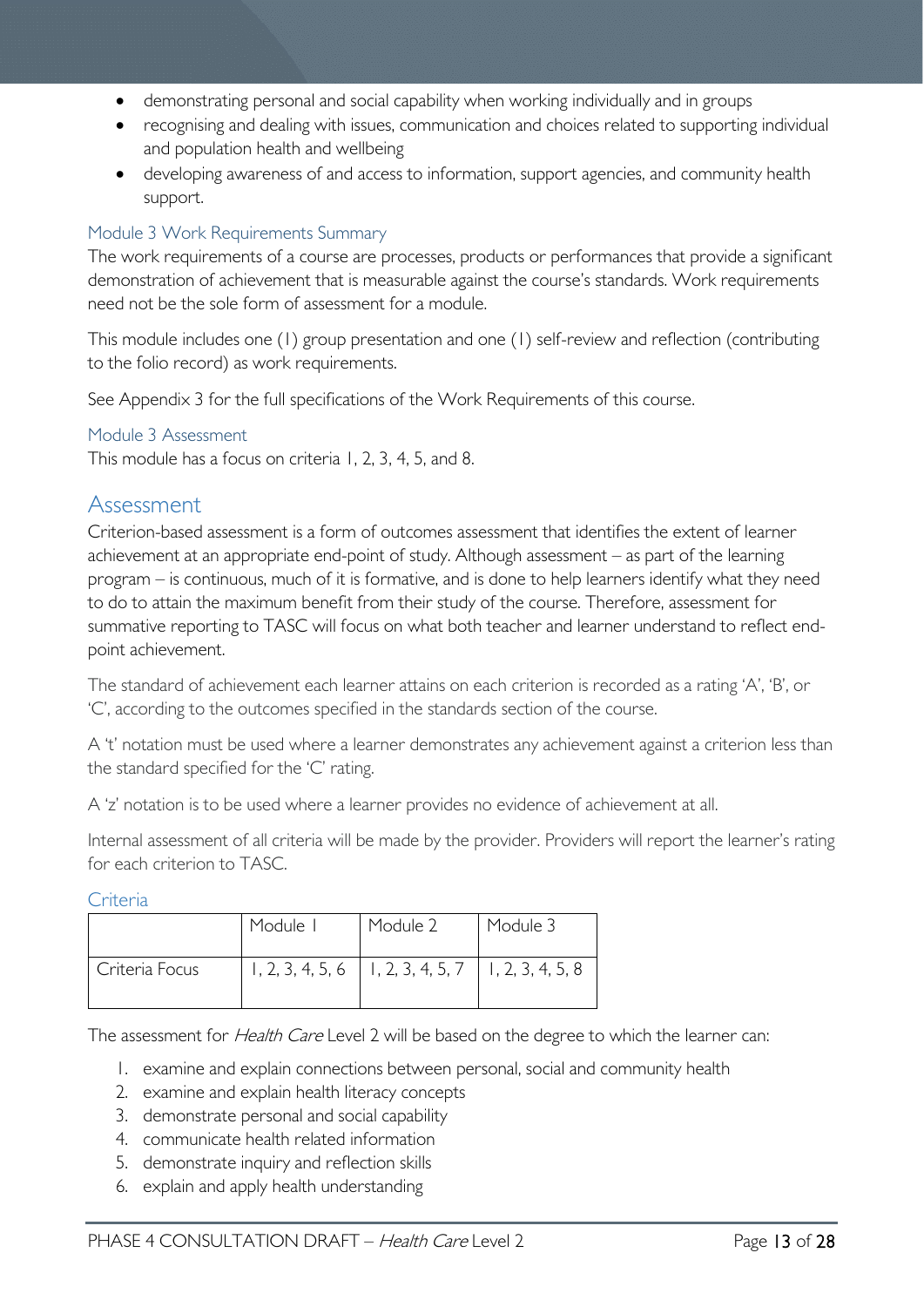- 7. investigate and review health care systems, strategies and roles
- 8. describe community health management approaches.

#### <span id="page-13-0"></span>**Standards**

Criterion 1: examine and explain connections between personal, social and community health

| <b>Standard Element</b>                              | Rating C                                                                                                                                                    | <b>Rating B</b>                                                                                                                                            | Rating A                                                                                                                                                   |
|------------------------------------------------------|-------------------------------------------------------------------------------------------------------------------------------------------------------------|------------------------------------------------------------------------------------------------------------------------------------------------------------|------------------------------------------------------------------------------------------------------------------------------------------------------------|
| $EI - Making$<br>healthy, safe and<br>active choices | plans, considers and<br>describes options for<br>managing situations<br>where their own or<br>others' health or safety<br>may be at risk                    | plans, considers and<br>reviews options for<br>managing situations<br>where their own or<br>others' health or safety<br>may be at risk                     | plans, considers and<br>reviews options for<br>managing situations<br>where their own or<br>others' health or safety<br>may be at risk                     |
| $E2 -$ Diversity and<br><i>inclusion</i>             | examines how attitudes<br>and beliefs about<br>diversity and difference<br>can impact personal and<br>community health                                      | examines and describes<br>how attitudes and beliefs<br>about diversity and<br>difference can impact<br>personal and community<br>health                    | examines and explains<br>how attitudes and beliefs<br>about diversity and<br>difference can impact<br>personal and community<br>health                     |
| $E3 - Social health$                                 | describes and responds<br>to contemporary social<br>health and wellbeing<br>issues                                                                          | examines and responds<br>to contemporary social<br>health and wellbeing<br><i>issues</i>                                                                   | explains and responds to<br>contemporary social<br>health and wellbeing<br><i>issues</i>                                                                   |
| E4 - Strategies,<br>interventions and<br>advocacy    | proposes and describes<br>strategies, interventions,<br>or advocacy to increase<br>the wellbeing of<br>themselves, and others in<br>Australian communities. | proposes and examines<br>strategies, interventions,<br>or advocacy to increase<br>the wellbeing of<br>themselves, and others in<br>Australian communities. | proposes and explains<br>strategies, interventions,<br>or advocacy to increase<br>the wellbeing of<br>themselves, and others in<br>Australian communities. |

Criterion 2: examine and explain health literacy concepts

| <b>Standard Element</b>                           | Rating C                                                                                                      | Rating B                                                                                                     | Rating A                                                                                                   |
|---------------------------------------------------|---------------------------------------------------------------------------------------------------------------|--------------------------------------------------------------------------------------------------------------|------------------------------------------------------------------------------------------------------------|
| $E1 -$ Sourcing<br>reliable health<br>information | identifies and examines<br>methods and sources<br>individuals use to access<br>reliable health<br>information | examines and describes<br>methods and sources<br>individuals use to access<br>reliable health<br>information | examine and explains<br>methods and sources<br>individuals use to access<br>reliable health<br>information |
| $E2 - Validating$<br>health information           | identifies and examines<br>practices systems use to<br>source valid health<br>information                     | examines and describes<br>practices systems use to<br>source valid health<br>information                     | examines and explains<br>practices systems use to<br>source valid health<br>information                    |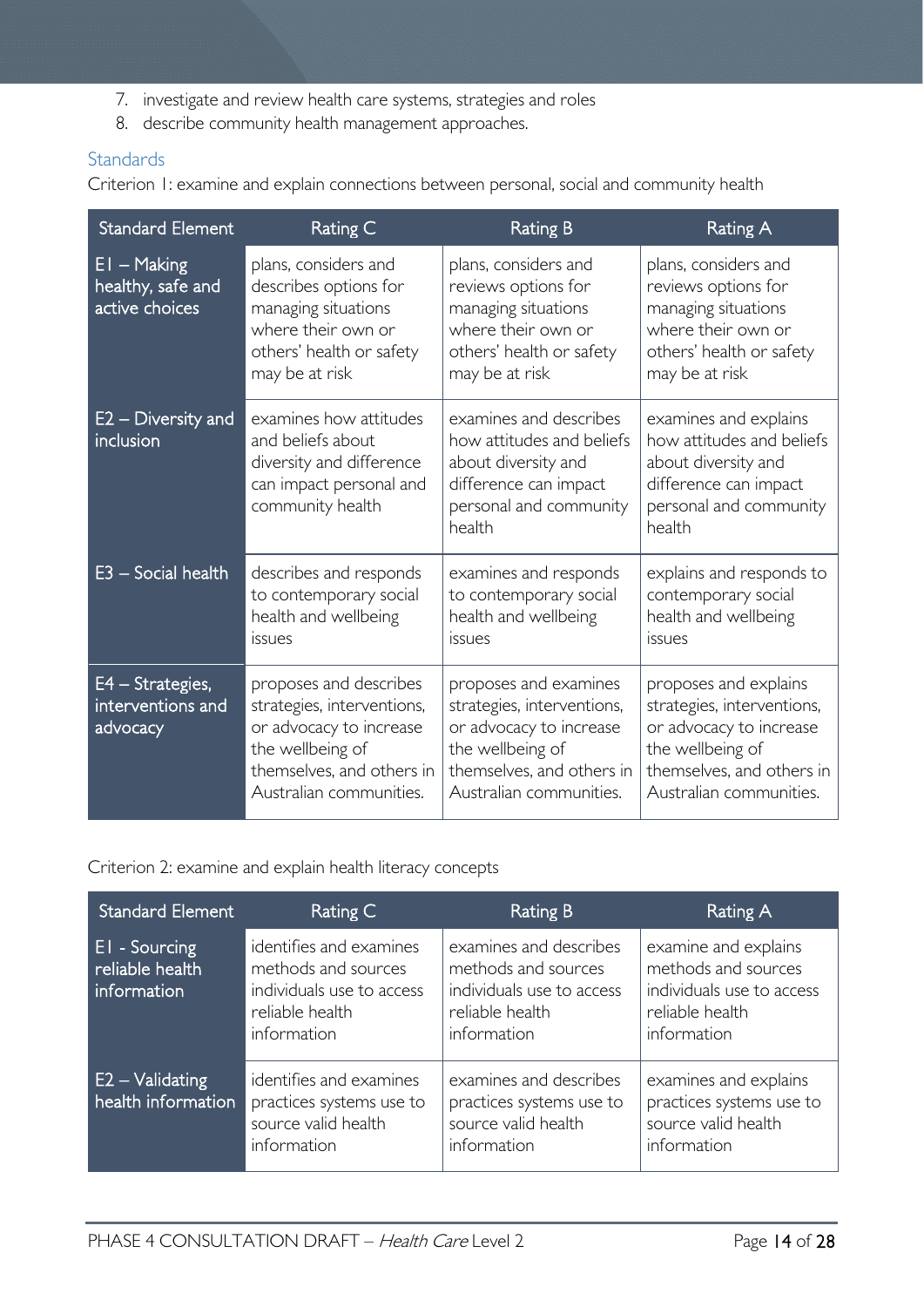| <b>Standard Element</b>                        | Rating C                                                                                                                                           | <b>Rating B</b>                                                                                                                                  | Rating A                                                                                                                                         |
|------------------------------------------------|----------------------------------------------------------------------------------------------------------------------------------------------------|--------------------------------------------------------------------------------------------------------------------------------------------------|--------------------------------------------------------------------------------------------------------------------------------------------------|
| $E3 - Health$<br>strategies and<br>behaviours  | identifies and examines<br>approaches and<br>strategies individuals use<br>to appraise and use<br>health information,<br>products, and services    | examines and describes<br>approaches and<br>strategies individuals use<br>to appraise and use<br>health information,<br>products, and services   | examines and explains<br>approaches and<br>strategies individuals use<br>to appraise and use<br>health information.<br>products, and services    |
| $E4 - Making$<br>effective health<br>decisions | identifies and examines<br>approaches and<br>strategies systems<br>employ to assess<br>information used to<br>guide effective health<br>decisions. | analyses and examines<br>approaches and<br>strategies systems<br>employ to assess<br>information used to<br>guide effective health<br>decisions. | examines and explains<br>approaches and<br>strategies systems<br>employ to assess<br>information used to<br>guide effective health<br>decisions. |

Criterion 3: demonstrate personal and social capability

| <b>Standard Element</b>    | Rating C                                                                                                                                                                               | <b>Rating B</b>                                                                                                                                                                   | Rating A                                                                                                                                                                                          |
|----------------------------|----------------------------------------------------------------------------------------------------------------------------------------------------------------------------------------|-----------------------------------------------------------------------------------------------------------------------------------------------------------------------------------|---------------------------------------------------------------------------------------------------------------------------------------------------------------------------------------------------|
| $EI - Self$<br>Awareness   | demonstrates self-<br>awareness including<br>recording and describing<br>examples of resilience,<br>and self-confidence                                                                | demonstrates self-<br>awareness including<br>recording and comparing<br>examples of resilience,<br>and self-confidence                                                            | demonstrates self-<br>awareness including<br>recording and evaluating<br>examples of resilience,<br>and self-confidence                                                                           |
| $E2 - Self$<br>Management  | demonstrates self-<br>management skills<br>including describing<br>examples of goal setting,<br>and personal autonomy<br>and sound organisational,<br>planning and review<br>practices | demonstrates self-<br>management skills<br>including examining<br>examples of goal setting,<br>personal autonomy and<br>sound organisational,<br>planning and review<br>practices | consistently<br>demonstrates self-<br>management skills<br>including comparing<br>examples of goal setting,<br>personal autonomy and<br>sound organisational,<br>planning and review<br>practices |
| $E3 - Social$<br>Awareness | demonstrates social<br>awareness including<br>recognising and<br>describing examples of<br>collaboration, teamwork<br>and interdependence                                              | demonstrates social<br>awareness including<br>recognising and<br>reviewing examples of<br>collaboration, teamwork,<br>and interdependence                                         | demonstrates social<br>awareness including<br>recognising and<br>evaluating examples of<br>collaboration, teamwork,<br>and interdependence                                                        |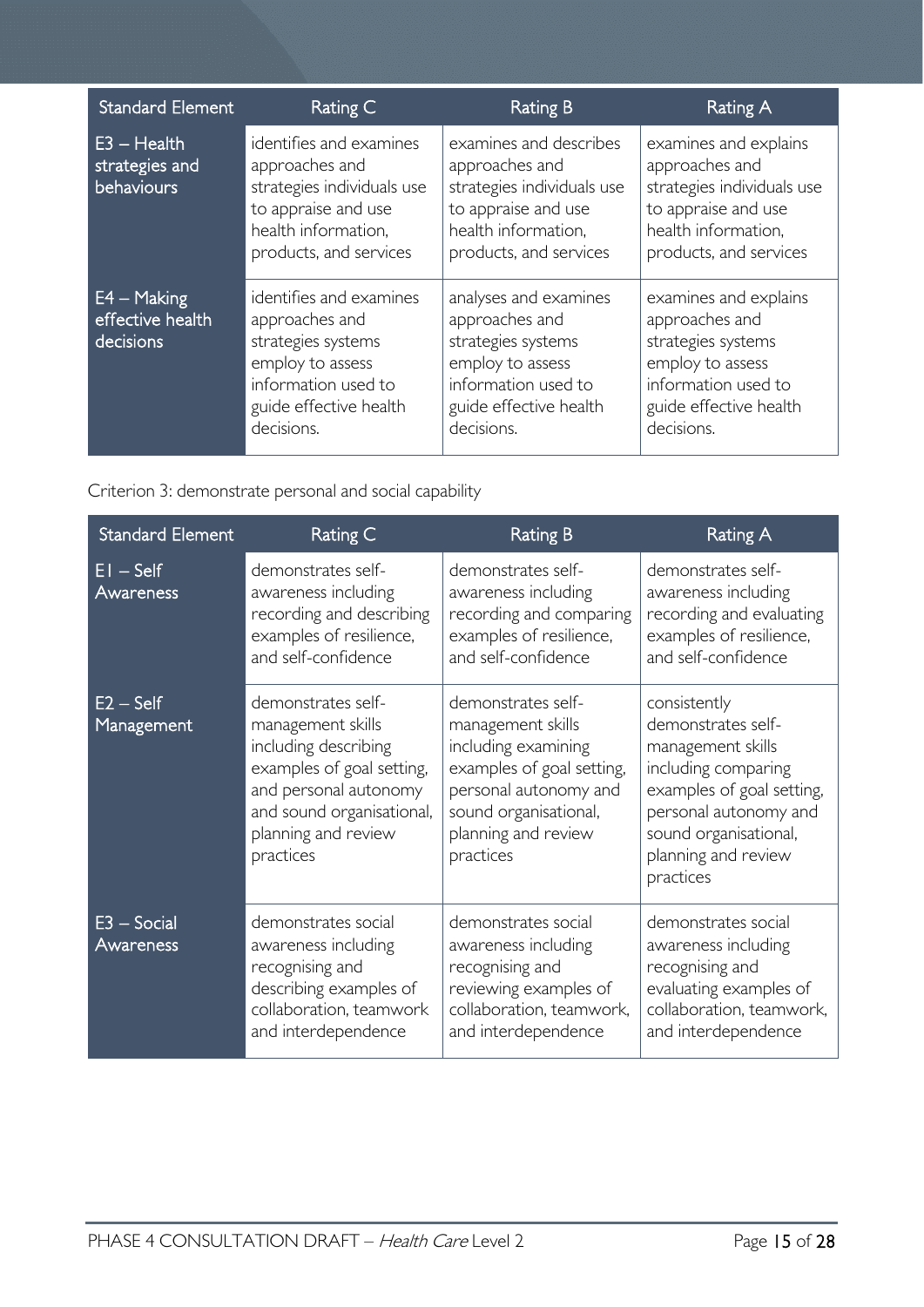| <b>Standard Element</b>     | Rating C                                                                                                                                                                    | <b>Rating B</b>                                                                                                                                                            | Rating A                                                                                                                                                                    |
|-----------------------------|-----------------------------------------------------------------------------------------------------------------------------------------------------------------------------|----------------------------------------------------------------------------------------------------------------------------------------------------------------------------|-----------------------------------------------------------------------------------------------------------------------------------------------------------------------------|
| $E4 - Social$<br>Management | demonstrates social<br>management skills<br>including implementing<br>and describing examples<br>of interpersonal skills and<br>situationally appropriate<br>communication. | demonstrates social<br>management skills<br>including implementing<br>and comparing examples<br>of interpersonal skills and<br>situationally appropriate<br>communication. | demonstrates social<br>management skills<br>including implementing<br>and evaluating examples<br>of interpersonal skill, and<br>situationally appropriate<br>communication. |

Criterion 4: communicate health related information

| <b>Standard Element</b>                                       | Rating C                                                                                                                                                        | <b>Rating B</b>                                                                                                                                                | <b>Rating A</b>                                                                                                                                                               |
|---------------------------------------------------------------|-----------------------------------------------------------------------------------------------------------------------------------------------------------------|----------------------------------------------------------------------------------------------------------------------------------------------------------------|-------------------------------------------------------------------------------------------------------------------------------------------------------------------------------|
| EI - Meaning                                                  | interprets and conveys<br>meaning regarding<br>information and<br>concepts related to<br>health issues.                                                         | interprets and describes<br>meaning regarding<br>information and<br>concepts related to<br>health issues and<br>influences.                                    | interprets and explains<br>meaning regarding<br>information and<br>concepts related to<br>health issues and<br>influences.                                                    |
| $E2 - Mode:$<br>audience and<br>purpose                       | recognises and uses<br>contextually appropriate<br>visual, written, and digital<br>communication modes                                                          | selects and uses<br>contextually appropriate<br>visual, written, and digital<br>communication modes                                                            | effectively uses<br>contextually appropriate<br>visual, written, and digital<br>communication modes                                                                           |
| E3 - Method:<br>common<br>terminology and<br>conventions      | explains and uses a range<br>of health related<br>terminology, conventions<br>and industry<br>communication practices                                           | selects and correctly uses<br>a range of health related<br>and topic-based<br>terminology, conventions<br>and industry<br>communication practices              | consistently and correctly<br>uses a range of health<br>related and topic-based<br>terminology, conventions<br>and industry<br>communication practices                        |
| E4 - Manner:<br>situationally<br>appropriate<br>communication | recognises and uses<br>situationally appropriate<br>communication<br>combinations including<br>verbal, visual, written,<br>non-verbal, informal, and<br>formal. | describes and uses<br>situationally appropriate<br>communication<br>combinations including<br>verbal, visual, written,<br>non-verbal, informal, and<br>formal. | describes and effectively<br>uses situationally<br>appropriate<br>communication<br>combinations including<br>verbal, visual, written,<br>non-verbal, informal, and<br>formal. |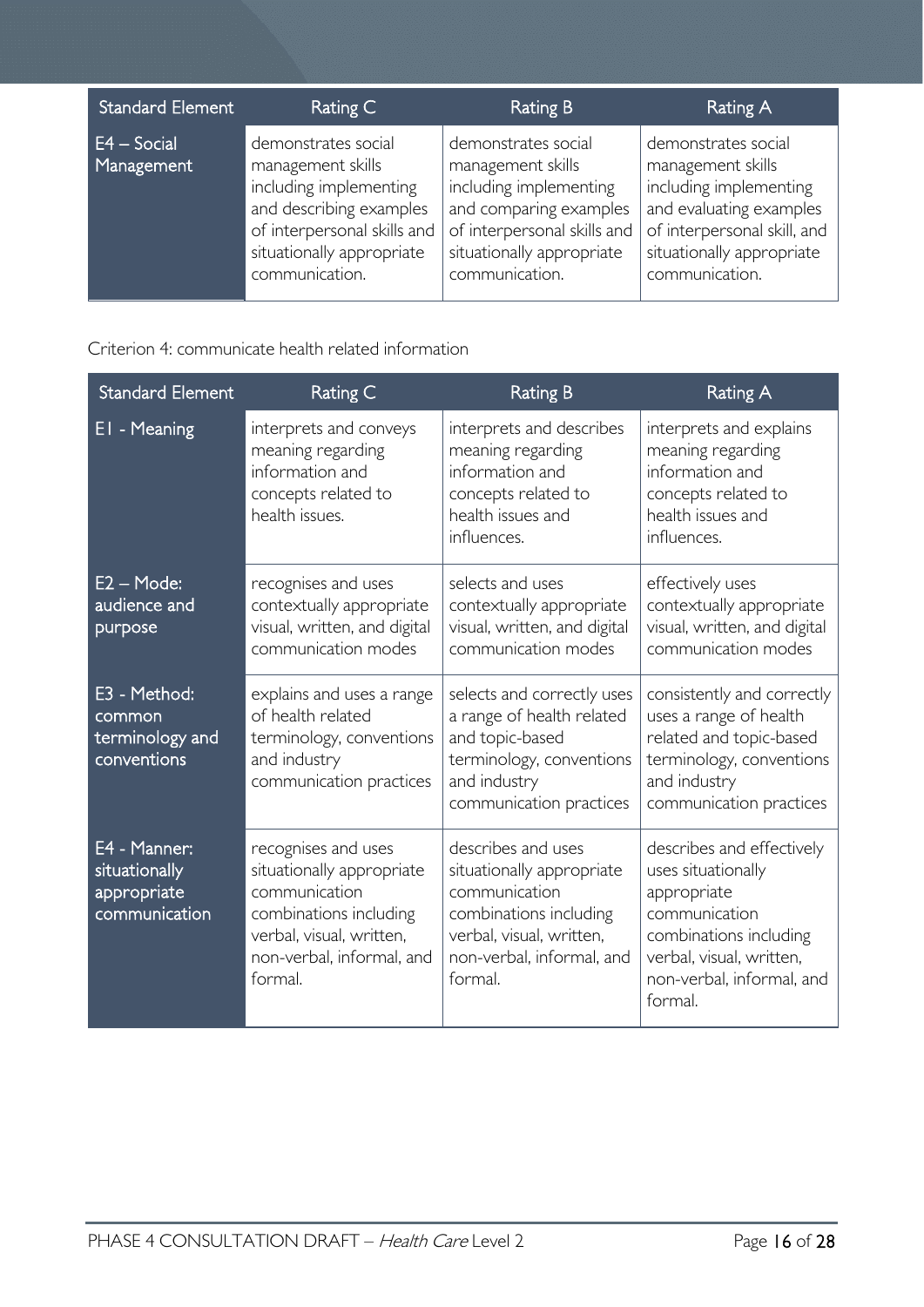### Criterion 5: demonstrate inquiry and reflection skills

| Standard Element                                                                | Rating C                                                                                                                                                                               | <b>Rating B</b>                                                                                                                                                                                   | <b>Rating A</b>                                                                                                                                                                                   |
|---------------------------------------------------------------------------------|----------------------------------------------------------------------------------------------------------------------------------------------------------------------------------------|---------------------------------------------------------------------------------------------------------------------------------------------------------------------------------------------------|---------------------------------------------------------------------------------------------------------------------------------------------------------------------------------------------------|
| EI - Research:<br>sourcing<br>information                                       | uses research and critical<br>inquiry skills to consider<br>sources, collect and<br>collate information                                                                                | uses research and critical<br>inquiry skills to consider<br>sources, collect and<br>collate information                                                                                           | uses research and critical<br>inquiry skills to consider<br>sources, select and<br>collate information                                                                                            |
| E2 - Presentation:<br>organise and share<br>information                         | organises information<br>logically, and uses varied<br>presentation options to<br>share health information.                                                                            | organises information<br>logically and accurately, v<br>appropriately selects and<br>uses suitable<br>presentation options to<br>efficiently share health<br>information.                         | organises information<br>logically and precisely,<br>appropriately selects and<br>uses varied presentation<br>options to effectively<br>share health information                                  |
| E3 - Review:<br>relevance,<br>reliability, validity<br>accuracy and<br>currency | examines relevance.<br>reliability, validity and<br>currency of evidence and<br>information                                                                                            | examines relevance.<br>reliability, validity and<br>accuracy of evidence and<br>information                                                                                                       | examines relevance.<br>reliability, validity<br>currency and accuracy of<br>evidence and<br>information                                                                                           |
| E4 - Reflection:<br>logic, examination,<br>decision making                      | describes and discusses<br>examples of logical<br>thinking, reflection and<br>decision making skills<br>used to examine<br>personal and community<br>health issues and<br>information. | examines and discusses<br>examples of logical<br>thinking, reflection and<br>decision making skills<br>used to effectively<br>examine personal and<br>community health issues<br>and information. | explains and discusses<br>examples of logical<br>thinking, reflection and<br>decision making skills<br>used to effectively<br>examine personal and<br>community health issues<br>and information. |

Criterion 6: explain and apply health understanding

| <b>Standard Element</b>                                          | Rating C                                                                                                                        | <b>Rating B</b>                                                                                                                        | Rating A                                                                                                                                |
|------------------------------------------------------------------|---------------------------------------------------------------------------------------------------------------------------------|----------------------------------------------------------------------------------------------------------------------------------------|-----------------------------------------------------------------------------------------------------------------------------------------|
| <b>EI</b> - Monitoring<br>personal health<br>status              | describes strategies for<br>monitoring indicators of<br>personal and public<br>health status                                    | explains strategies for<br>monitoring indicators of<br>personal and public<br>health status                                            | examines strategies for<br>monitoring indicators of<br>personal and public<br>health status                                             |
| E2 - Capacity to<br>maintain personal<br>health and<br>wellbeing | describes major factors<br>impacting capacity for<br>people to establish and<br>maintain their personal<br>health and wellbeing | explains a range of<br>factors impacting capacity<br>for people to establish<br>and maintain their<br>personal health and<br>wellbeing | evaluates a range of<br>factors impacting capacity<br>for people to establish<br>and maintain their<br>personal health and<br>wellbeing |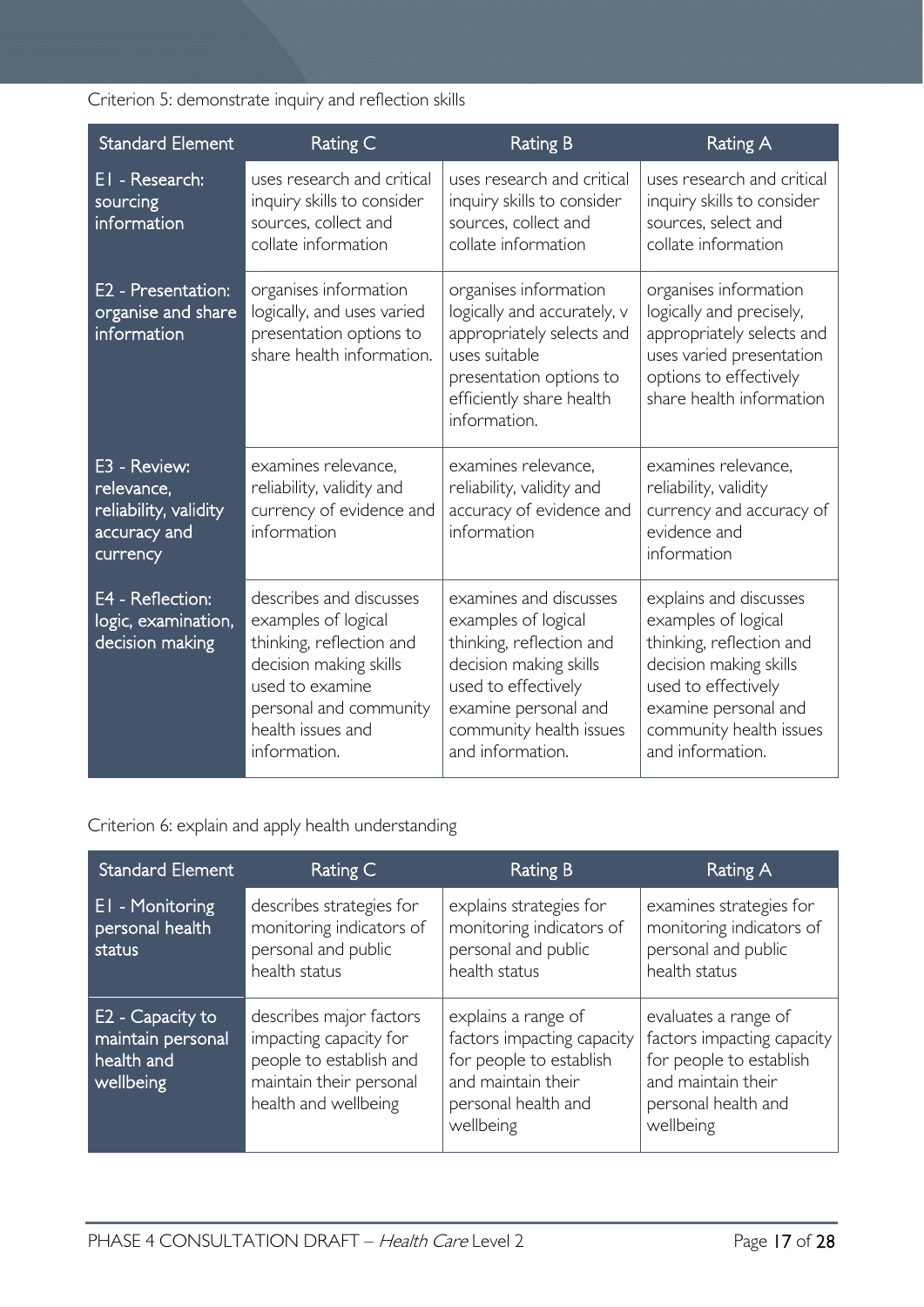| <b>Standard Element</b>                                    | Rating C                                                                                                                         | <b>Rating B</b>                                                                                                                 | Rating A                                                                                                                        |
|------------------------------------------------------------|----------------------------------------------------------------------------------------------------------------------------------|---------------------------------------------------------------------------------------------------------------------------------|---------------------------------------------------------------------------------------------------------------------------------|
| E3 - Health<br>literacy skills                             | describes factors<br>impacting the<br>development of personal<br>health literacy skills                                          | explains factors<br>impacting the<br>development of building<br>personal health literacy<br>skills                              | evaluates factors<br>impacting the<br>development of personal<br>health literacy skills                                         |
| E4 - Lifestyle<br>influences on<br>health and<br>wellbeing | describes the influence<br>of lifestyle, education,<br>and food choices on<br>health and wellbeing<br>behaviours of individuals. | explains the influence of<br>lifestyle, education, and<br>food choices on health<br>and wellbeing behaviours<br>of individuals. | examines the influence<br>of lifestyle, education,<br>and food choices on<br>health and wellbeing<br>behaviours of individuals. |

Criterion 7: investigate and review health care systems, strategies and roles

| <b>Standard Element</b>                                                              | Rating C                                                                                                                     | <b>Rating B</b>                                                                                                            | <b>Rating A</b>                                                                                                                                   |
|--------------------------------------------------------------------------------------|------------------------------------------------------------------------------------------------------------------------------|----------------------------------------------------------------------------------------------------------------------------|---------------------------------------------------------------------------------------------------------------------------------------------------|
| EI - Health care<br>system structures                                                | identifies and analyses<br>community health care<br>system structures for<br>federal, state, and local<br>bodies             | describes and analyses<br>community health care<br>system structures for<br>federal, state, and local<br>bodies            | analyses and explains<br>community health care<br>system structures for<br>federal, state, and local<br>bodies                                    |
| E2 - Holistic<br>approaches,<br>preventative<br>health, and ethical<br><b>issues</b> | identifies holistic health<br>management strategies,<br>preventative health<br>measures, and ethical<br><i>issues</i>        | describes holistic health<br>management strategies,<br>preventative health<br>measures, and ethical<br><b>ISSUES</b>       | explains holistic health<br>management strategies,<br>preventative health<br>measures, and ethical<br><i>issues</i>                               |
| E3-Strategies,<br>community<br>expectations and<br>demands                           | recognises and describes<br>approaches and<br>strategies systems use to<br>address community<br>expectations and<br>demands. | analyses and describes<br>approaches and<br>strategies systems use to<br>address community<br>expectations and<br>demands. | analyses and explains<br>approaches and<br>strategies systems use to<br>address community<br>expectations and<br>demands.                         |
| E4 - Health care<br>sector roles and<br>opportunities                                | recognises opportunities<br>and general employee<br>attributes required<br>within the health care<br>sector.                 | describes a range of<br>opportunities and<br>employee attributes<br>required within the<br>health care sector.             | explains a range of<br>opportunities and<br>corresponding employee<br>attributes required for<br>specific roles within the<br>health care sector. |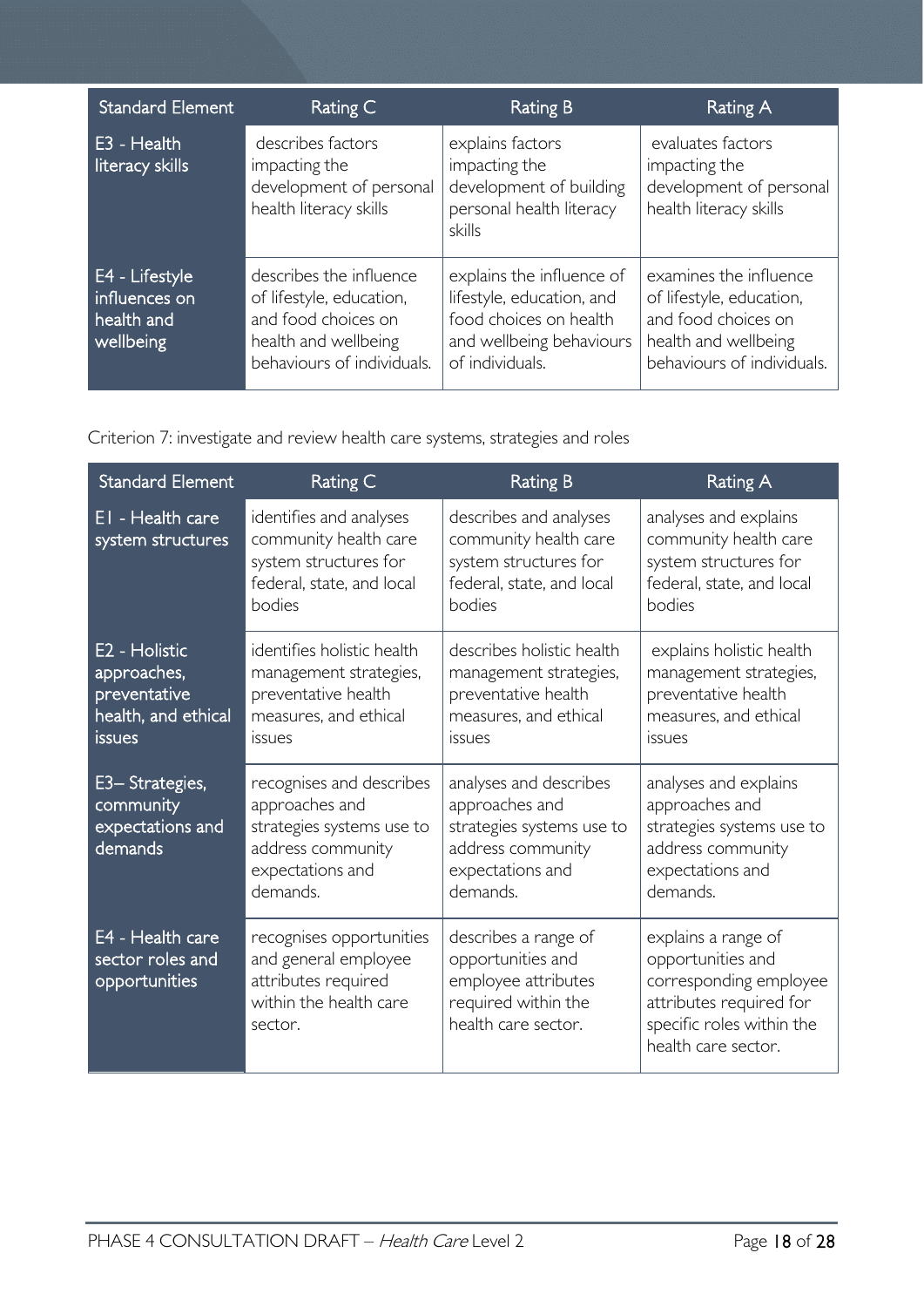Criterion 8: describe community health management approaches

| <b>Standard Element</b>                                   | Rating C                                                                                                   | Rating B                                                                                                          | Rating A                                                                                                            |
|-----------------------------------------------------------|------------------------------------------------------------------------------------------------------------|-------------------------------------------------------------------------------------------------------------------|---------------------------------------------------------------------------------------------------------------------|
| EI - National state<br>and local<br>responsibilities      | identifies and examines<br>responsibilities of<br>national, state, and local<br>health services            | examines and describes<br>responsibilities of<br>national, state, and local<br>health services                    | examines and explains<br>responsibilities of<br>national, state, and local<br>health services                       |
| E2 - Medicare,<br>hospital, and<br>pharmacy<br>operations | describes Medicare,<br>hospital, and pharmacy<br>scheme operation                                          | examines and describes<br>Medicare, hospital, and<br>pharmacy scheme<br>operations                                | examines and explains<br>Medicare, hospital, and<br>pharmacy scheme<br>operations                                   |
| E3 - National state<br>and local provision                | recognises examples of<br>national, state, and local<br>health service provision                           | describes examples of<br>national, state, and local<br>health service provision                                   | compares examples of<br>national, state, and local<br>health service provision                                      |
| E4 - Preventative<br>health strategies                    | identifies and reflects on<br>the importance and<br>effectiveness of<br>preventative health<br>strategies. | describes and reflects on<br>the importance and<br>effectiveness of various<br>preventative health<br>strategies. | explains and reflects on<br>the importance and<br>effectiveness of<br>integrated preventative<br>health strategies. |

# <span id="page-18-0"></span>Quality Assurance

• This will be determined by TASC at time of accreditation.

# <span id="page-18-1"></span>Qualifications and Award Requirements

The final award will be determined by the Office of Tasmanian Assessment, Standards and Certification from the 8 ratings from the internal assessment.

The minimum requirements for an award in Health Care Level 2 are as follows:

EXCEPTIONAL ACHIEVEMENT (EA) 6 'A' ratings, 2 'B' rating HIGH ACHIEVEMENT (HA) 3 'A' ratings, 4 'B' ratings, 1 'C' rating

COMMENDABLE ACHIEVEMENT (CA) 4 'B' ratings, 3 'C' ratings

SATISFACTORY ACHIEVEMENT (SA) 6 'C' ratings

PRELIMINARY ACHIEVEMENT (PA) 4 'C' ratings

A learner who otherwise achieves the rating for a CA (Commendable Achievement) or SA (Satisfactory Achievement) award but who fails to show any evidence of achievement in one or more criteria ('z' notation) will be issued with a PA (Preliminary Achievement) award.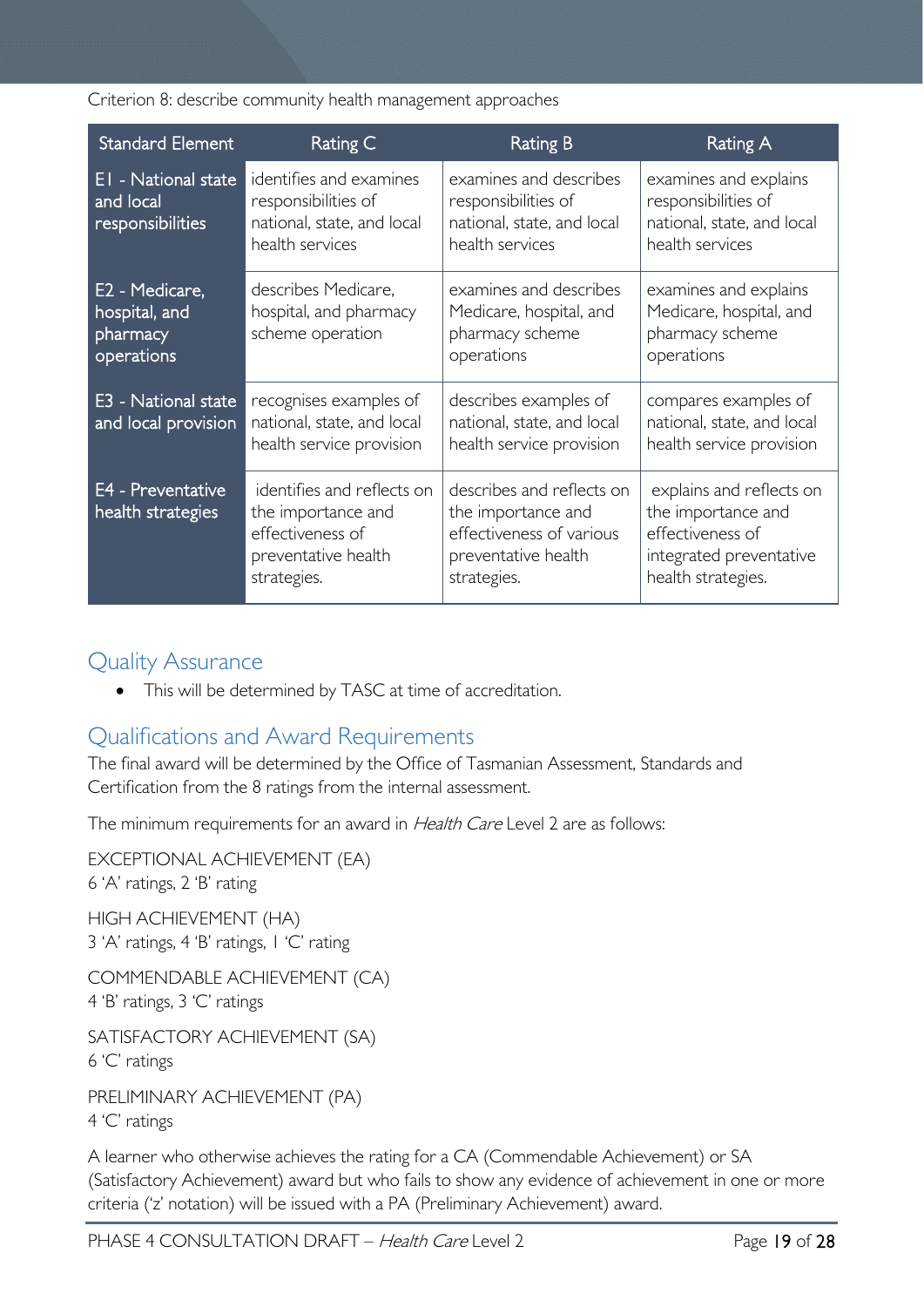### <span id="page-19-0"></span>Course Evaluation

• This will be confirmed by time of accreditation.

# <span id="page-19-1"></span>Course Developer

This course has been developed by the Department of Education's Years 9 to 12 Learning Unit in collaboration with Catholic Education Tasmania and Independent Schools Tasmania.

# <span id="page-19-2"></span>Accreditation and Version History

• Details to be determined by TASC at time of accreditation.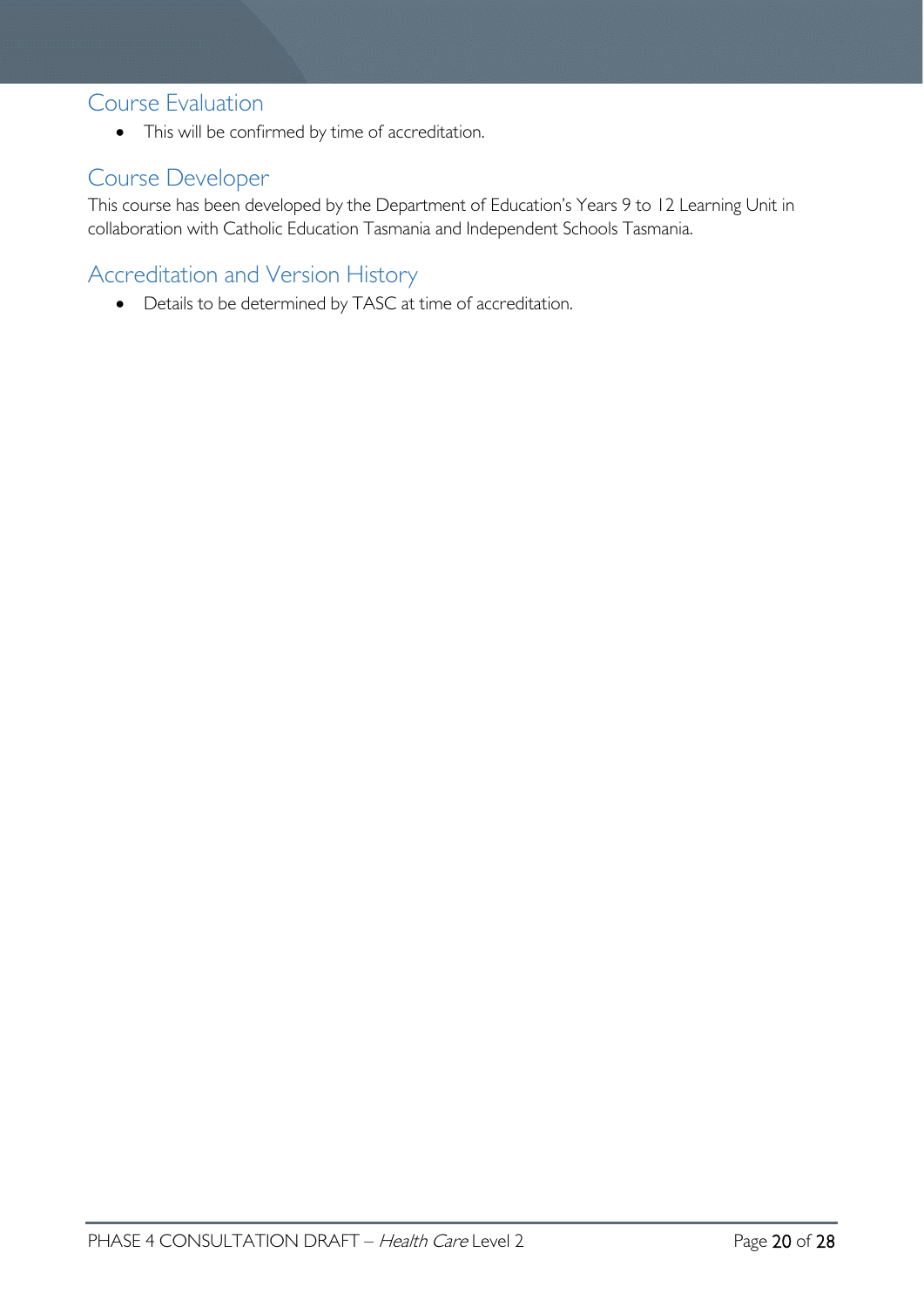# Appendix 1 - Line of Sight

| Learning Outcomes |         |                          |          |           |  |
|-------------------|---------|--------------------------|----------|-----------|--|
|                   | Content |                          |          |           |  |
|                   |         | <b>Work Requirements</b> |          |           |  |
|                   |         |                          | Criteria |           |  |
|                   |         |                          |          | Standards |  |
|                   |         |                          |          |           |  |

<span id="page-20-0"></span>

| Learning Outcomes                                                    | Course Content | Work           | Criteria       | Standards      | General                                    |
|----------------------------------------------------------------------|----------------|----------------|----------------|----------------|--------------------------------------------|
|                                                                      |                | Requirements   |                |                | Capabilities (GC)                          |
| 1. explain connections between personal, social and community health | Module 1, 2, 3 | Module 1, 2, 3 | C <sub>1</sub> | $E$ 1, 2, 3, 4 | GC:                                        |
|                                                                      |                |                |                |                | 国民民参                                       |
|                                                                      |                |                |                |                | ු                                          |
| 2.<br>explain health literacy concepts                               | Module 1, 2, 3 | Module 1, 2, 3 | C <sub>2</sub> | $E$ 1, 2, 3, 4 | GC:                                        |
|                                                                      |                |                |                |                | $\equiv$ $\mathbf{k}$ $\in$ $\mathbf{c}_3$ |
| 3.<br>demonstrate personal and social capability                     | Module 1, 2, 3 | Module 1, 2, 3 | C <sub>3</sub> | $E$ I, 2, 3, 4 | GC:                                        |
|                                                                      |                |                |                |                | 蘂                                          |
| communicate effectively<br>4.                                        | Module 1, 2, 3 | Module 1, 2, 3 | C <sub>4</sub> | $E$ 1, 2, 3, 4 | GC:                                        |
|                                                                      |                |                |                |                | ि∴ ⇔ ⊙                                     |
| 5.<br>implement inquiry and reflection skills                        | Module 1, 2, 3 | Module 1, 2, 3 | C <sub>5</sub> | $E$ 1, 2, 3, 4 | GC:                                        |
|                                                                      |                |                |                |                | 国民职委                                       |
|                                                                      |                |                |                |                | ©ි                                         |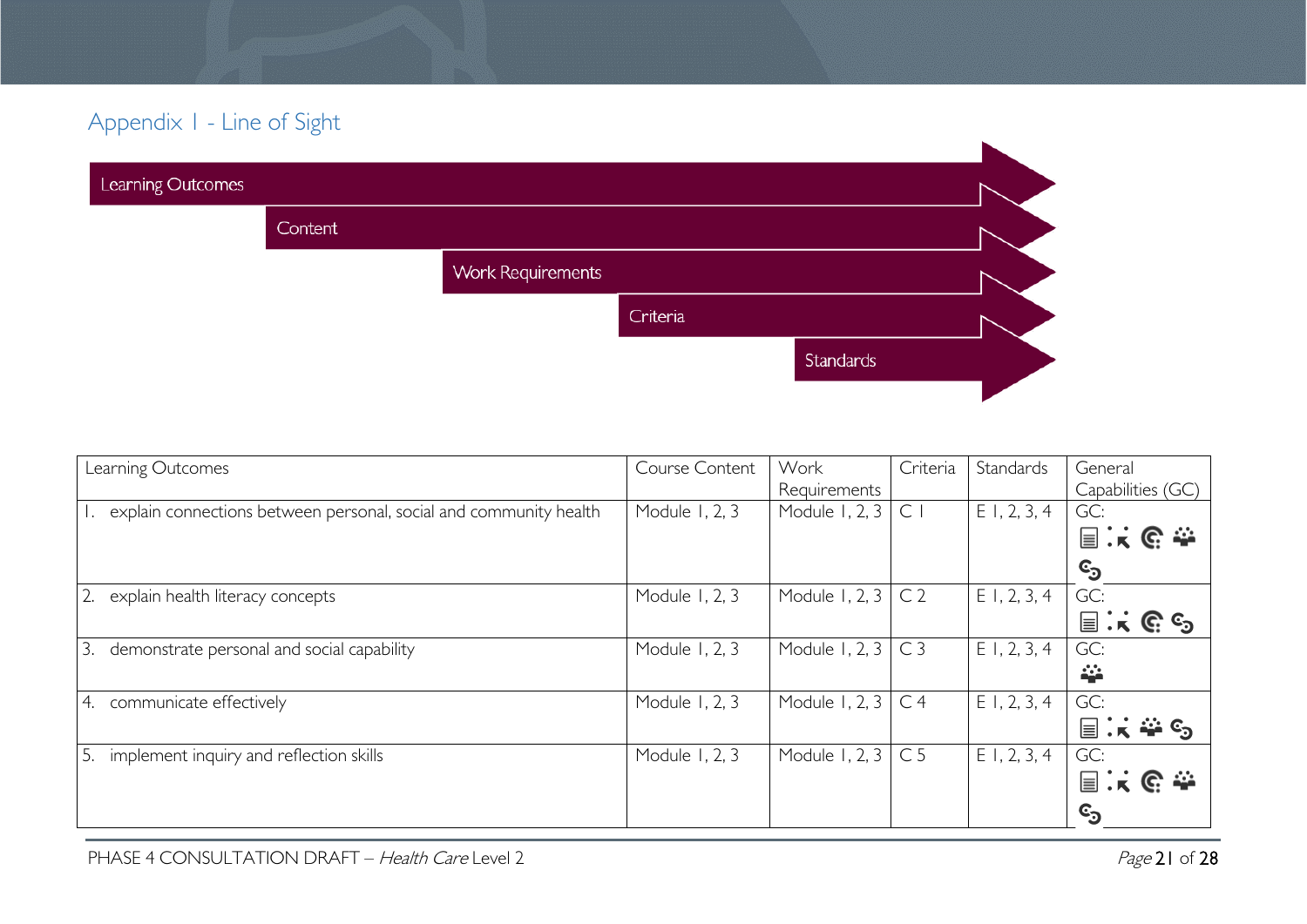| Learning Outcomes |                                                                     | Course Content | Work           | Criteria       | Standards   | General           |
|-------------------|---------------------------------------------------------------------|----------------|----------------|----------------|-------------|-------------------|
|                   |                                                                     |                | Requirements   |                |             | Capabilities (GC) |
| 6.                | demonstrate understanding of factors impacting health               | Module I       | Module 1, 2, 3 | C <sub>6</sub> | E1, 2, 3, 4 | GC:               |
|                   |                                                                     |                |                |                |             | 22 C              |
|                   | explain structures, roles, and opportunities within the health care | Module 2       | Module 2       | $\overline{C}$ | E1, 2, 3, 4 | GC:               |
| sector            |                                                                     |                |                |                |             | ANG CA<br>冒       |
| 8.                | describe community health management approaches                     | Module 3       | Module 3       | C8             | E1, 2, 3, 4 | GC:               |
|                   |                                                                     |                |                |                |             |                   |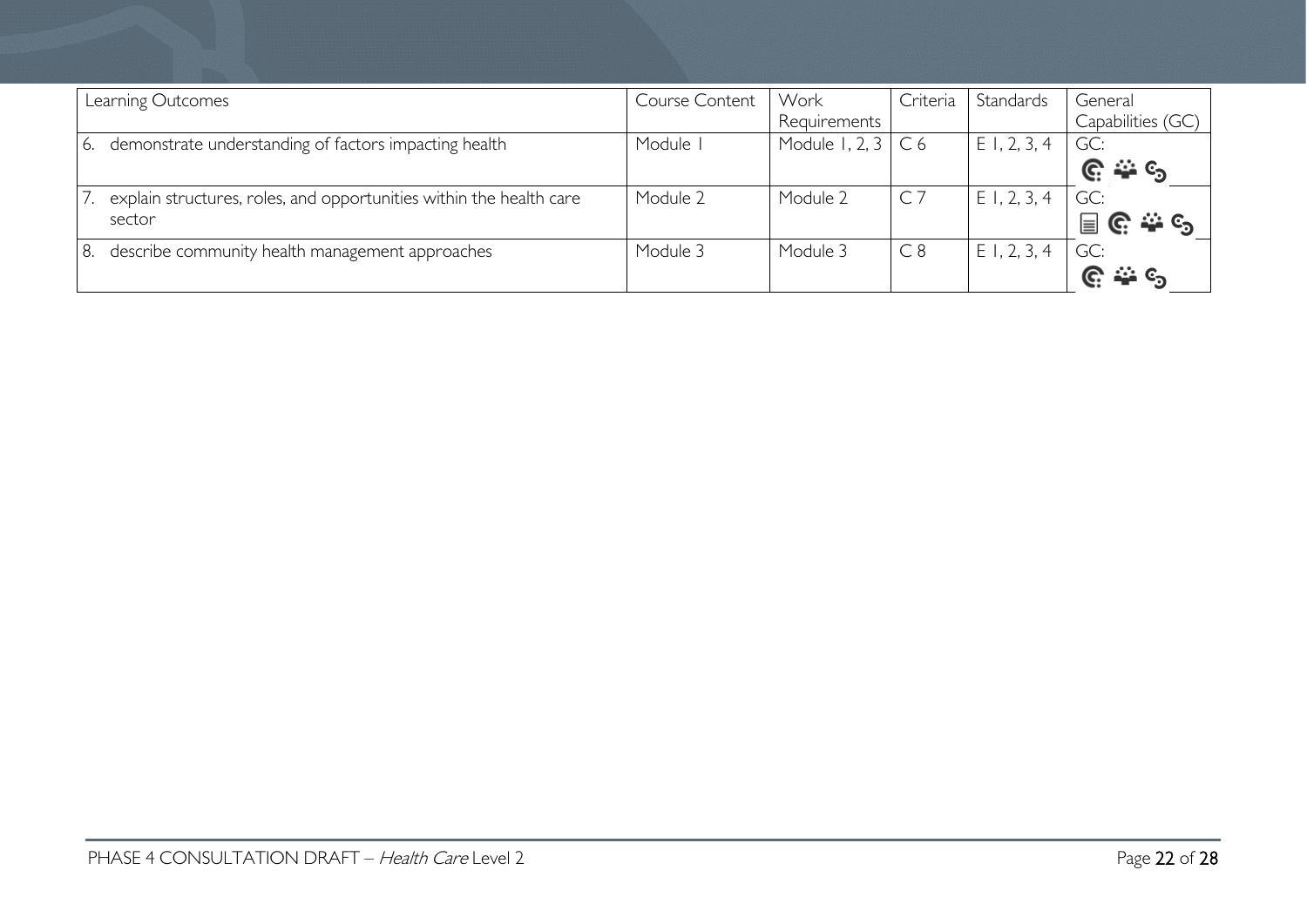# <span id="page-22-0"></span>Appendix 2 - Alignment to Curriculum Frameworks

There are no statements of national standards or frameworks relevant to this course.

# <span id="page-22-2"></span><span id="page-22-1"></span>Appendix 3 - Work Requirements Module 1 Work Requirements Specifications

Focus Area: Professional Studies Title of Work Requirement: Personal Health and Wellbeing presentation Mode /Format: Multimodal presentation Description: Group or individual multimodal presentation on one a major area highlighted within the personal health and wellbeing topic of the Health literacy, lifestyle, and wellbeing unit. Size: 3–4 hours Timing: Approaching culmination of unit External agencies: n/a Relevant Criteria: 1, 2, 3, 4, 5 and 6

Focus Area: Professional Studies Title of Work Requirement: Health Inquiry Mode /Format: Product - digital exhibition Description: Research and report on the selected option choice/negotiated topic Size: 4–6 hours **Timing:** Approaching culmination of unit and module 1 External agencies: Optional Relevant Criteria: 1, 2, 3, 4, 5 and 6

#### <span id="page-22-3"></span>Module 2 Work Requirements Specifications

Focus Area: Professional Studies Title of Work Requirement: Attributes for Working in the Health Care Industry Mode /Format: Critical reflection – journal Description: Evidence-based critical reflection summarising commonly valued traits and qualities in the Health Care industry Size: 3–4 hours Timing: Early in Module 2 External agencies: Virtual or real-time contact (or a combination) may be helpful for this task Relevant Criteria: 1, 2, 3, 4, 5 and 7

Focus Area: Professional Studies Title of Work Requirement: Skills for the Health Care Sector Mode /Format: Personal project – exhibition Description: Sustained inquiry into (including industry exposure), and exhibition of, a role, its skill profile, and its education pathway Size: 4–6 hours Timing: Mid-unit External agencies: Some form of exposure to current professional practice and employees is a requirement for this task Relevant Criteria: 1, 2, 3, 4, 5 and 7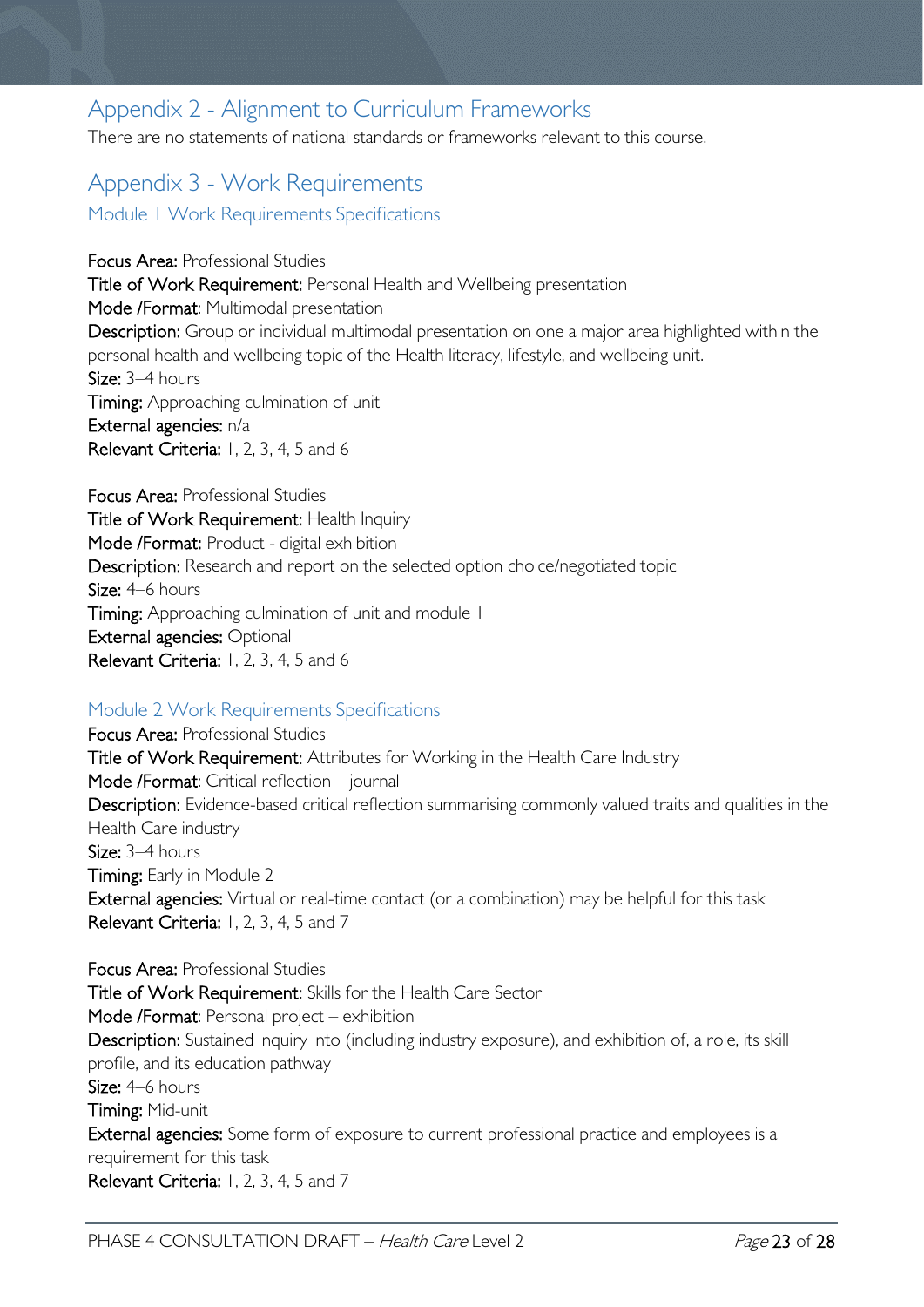#### <span id="page-23-0"></span>Module 3 Work Requirements Specifications

Focus Area: Professional Studies Title of Work Requirement: Introduction to Community Health Care Systems Mode /Format: Presentation/digital Description: Group role play presentation involving a "politician" or "public servant" explaining and advocating (pitching) a particular area, system or service (presentation digitally recorded for folio) Size: 4–6 hours Timing: Early in Module 3 External agencies: Optional engagement with external agencies Relevant Criteria: 1, 2, 3, 4, 5 and 8 Focus Area: Professional Studies Title of Work Requirement: Holistic and Preventative Health Mode /Format: Self-review and reflection – digital journal/report Description: Learners consider their personal health status, balance and habits in light of holistic and preventative health content and concepts. The work should show individual ratings/profiling in the report followed by reflection and responsive journal review using the areas identified and discussed in the unit content. Size: 3–4 hours Timing: Mid-Module 3 External agencies: Not required

Relevant Criteria: 1, 2, 3, 4, 5 and 8

# <span id="page-23-1"></span>Appendix 4 – General Capabilities and Cross-Curriculum Priorities

Learning across the curriculum content, including the cross-curriculum priorities and general capabilities, assists students to achieve the broad learning outcomes defined in the Alice Springs (Mparntwe) Education Declaration (December 2019).

General Capabilities:

The general capabilities play a significant role in the Australian Curriculum in equipping young Australians to live and work successfully in the twenty-first century.

In the Australian Curriculum, capability encompasses knowledge, skills, behaviours and dispositions. Students develop capability when they apply knowledge and skills confidently, effectively and appropriately in complex and changing circumstances, in their learning at school and in their lives outside school.

The general capabilities include:

- Critical and creative thinking  $\mathbb{C}$
- Ethical understanding  $\div$
- Information and communication technology capability  $\cdot \cdot$
- Intercultural understanding  $\frac{c_3}{2}$
- Literacy  $\blacksquare$
- Numeracy  $\frac{1}{\ln 2}$
- Personal and social capability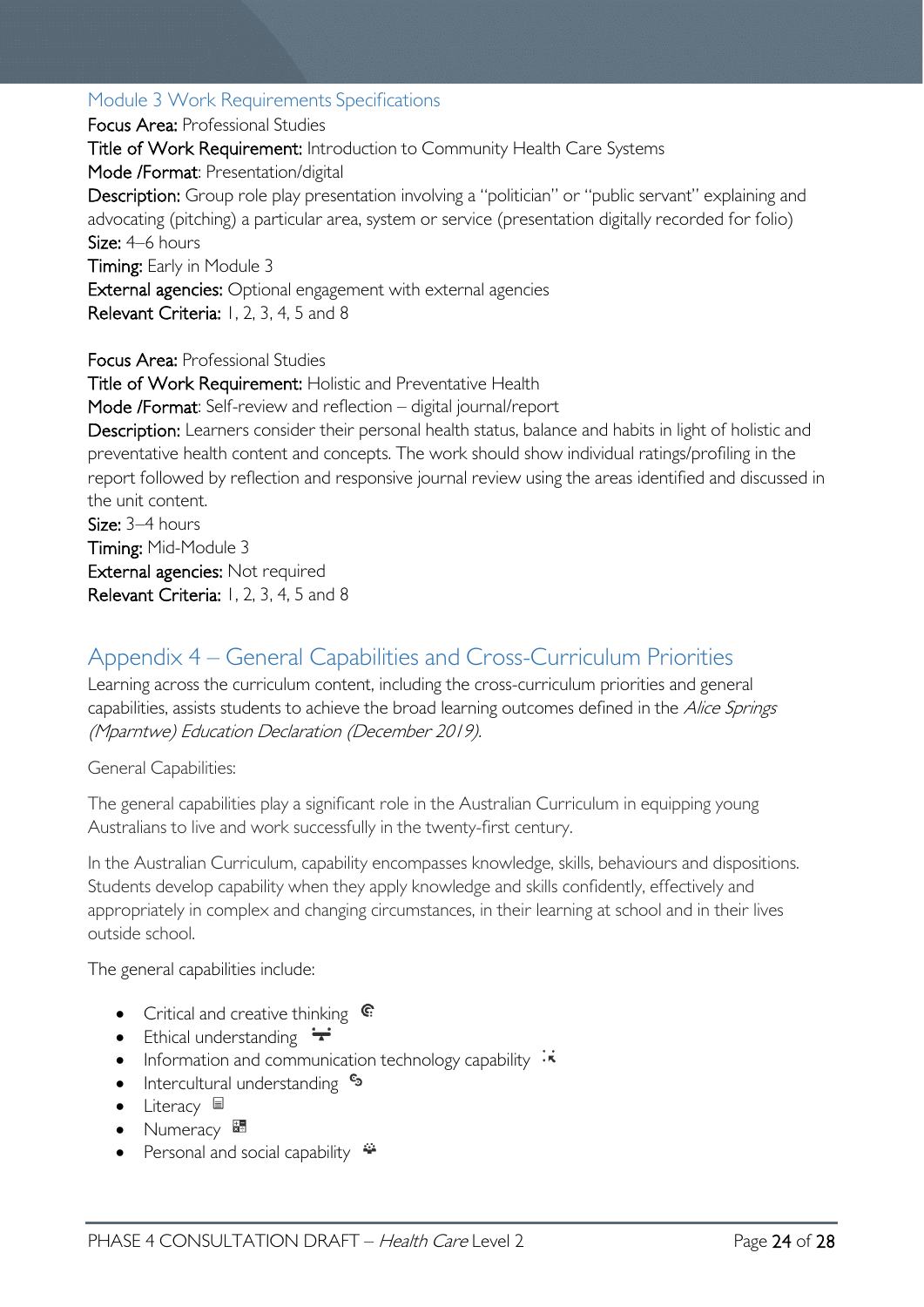#### Cross-Curriculum Priorities:

Cross-curriculum priorities enable students to develop understanding about and address the contemporary issues they face, for their own benefit and for the benefit of Australia as a whole. The priorities provide national, regional and global dimensions which will enrich the curriculum through development of considered and focused content that fits naturally within learning areas. Incorporation of the priorities will encourage conversations between students, teachers and the wider community. The cross-curriculum priorities include:

- Aboriginal and Torres Strait Islander Histories and Cultures  $\mathcal *$
- Asia and Australia's Engagement with Asia **MA**
- Sustainability  $\triangleleft$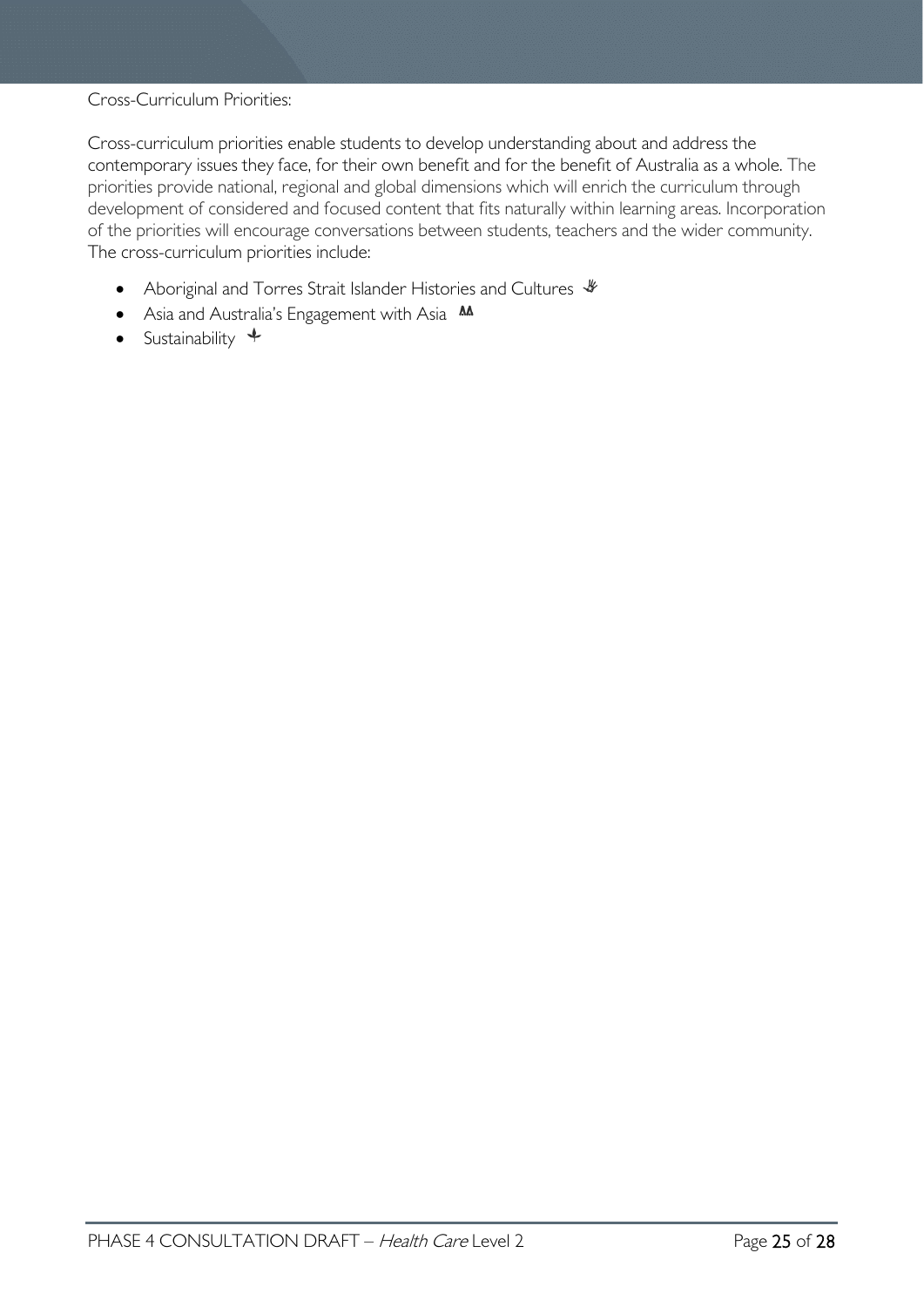# Appendix 5 – Glossary

<span id="page-25-0"></span>

| Term            | Definition                                                                                                                                                                                                                                                                                                                                                                                          | Source Acknowledgement                                                                    | Course Context |
|-----------------|-----------------------------------------------------------------------------------------------------------------------------------------------------------------------------------------------------------------------------------------------------------------------------------------------------------------------------------------------------------------------------------------------------|-------------------------------------------------------------------------------------------|----------------|
| sense of self   | an individual's perception of 'self' and how they perceive their place in the<br>world in relation to a range of personal characteristics and cultural norms<br>and expectations.                                                                                                                                                                                                                   | <b>ACARA Health and Physical</b><br><b>Education Glossary</b>                             |                |
| personal health | Personal Health is the ability to take charge of your health by making<br>conscious decisions to be healthy. It not only refers to the physical well<br>being of an individual but it also comprises the wellness of emotional,<br>intellect, social, economical, spiritual and other areas of life.                                                                                                | https://www.imedpub.com/sc<br>holarly/personal-health-<br>journals-articles-ppts-list.php |                |
| social health   | an ability to form satisfying interpersonal relationships with others. It also<br>relates to an ability to adapt comfortably to different social situations,<br>social institutions, social values and norms, and act appropriately in a<br>variety of settings. This requires strong communication skills, empathy for<br>others and a sense of accountability.                                    | <b>ACARA Health and Physical</b><br><b>Education Glossary</b>                             |                |
| health literacy | an ability to selectively access and critically analyse information, navigate<br>community services and resources, and take action to promote personal<br>health and the health of others. This includes online information and<br>websites as well as information from friends, family and health<br>professionals. Health literacy has three dimensions: functional, interactive<br>and critical. | <b>ACARA Health and Physical</b><br><b>Education Glossary</b>                             |                |
| wellbeing       | a sense of satisfaction, happiness, effective social functioning and spiritual<br>health, and dispositions of optimism, openness, curiosity and resilience.                                                                                                                                                                                                                                         | <b>ACARA Health and Physical</b><br><b>Education Glossary</b>                             |                |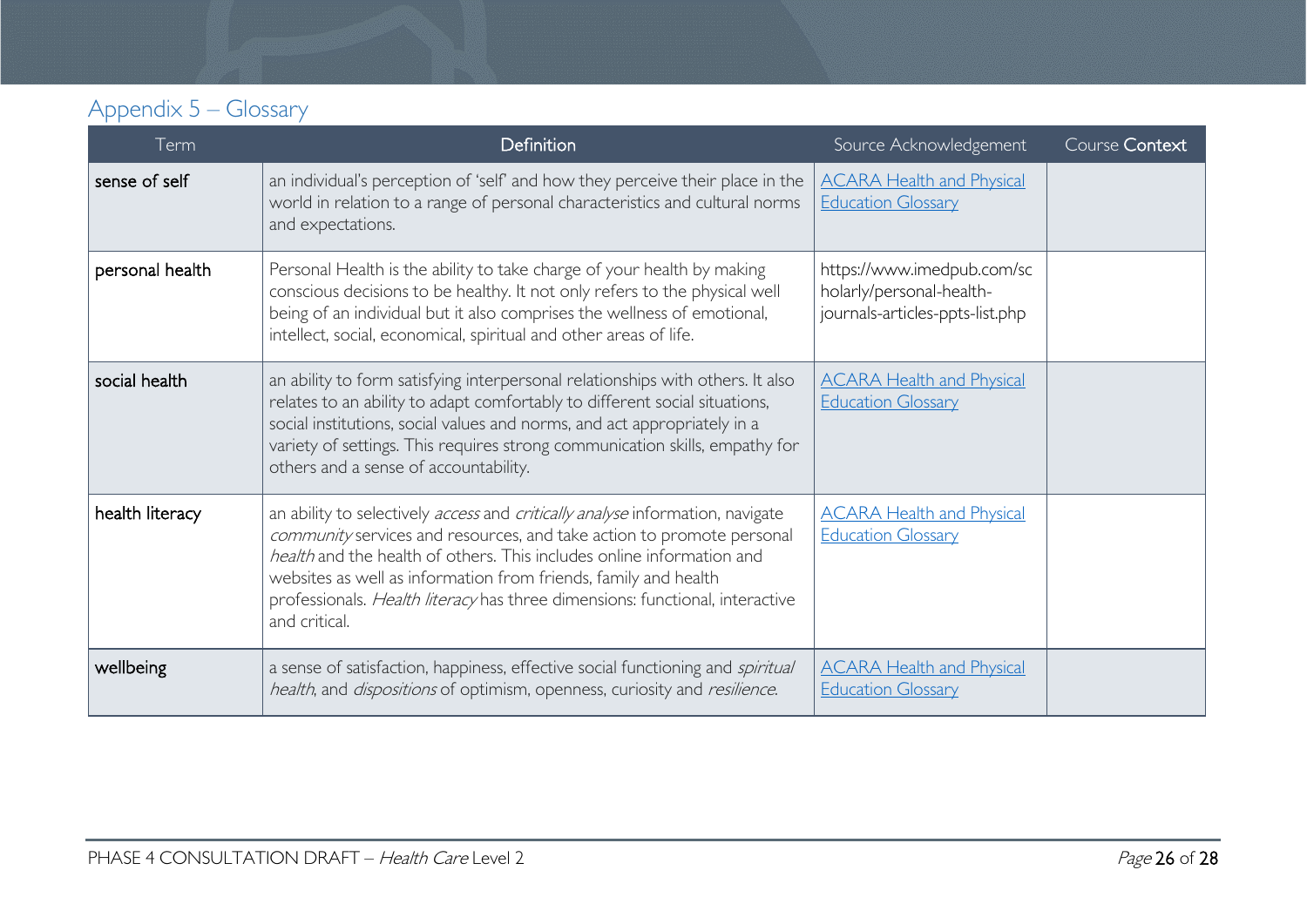| Term              | Definition                                                                                                                                                                                                                                                                                                                                                          | Source Acknowledgement                                                                                                   | Course Context |
|-------------------|---------------------------------------------------------------------------------------------------------------------------------------------------------------------------------------------------------------------------------------------------------------------------------------------------------------------------------------------------------------------|--------------------------------------------------------------------------------------------------------------------------|----------------|
| resilience        | a capacity to deal constructively with <i>change</i> or challenge, allowing a<br>person to maintain or re-establish their social and emotional wellbeing in<br>the face of difficult events. It involves thoughts, feelings and actions.<br>Resilience is an integral part of learning as it underpins the ability to<br>respond positively to setbacks or mistakes | <b>ACARA Health and Physical</b><br><b>Education Glossary</b>                                                            |                |
| mental health     | a state of wellbeing in which an individual thrives and can manage normal<br>stresses of life, work and recreation. Social, emotional and spiritual<br>resilience, which enables people to enjoy life and survive pain,<br>disappointment and sadness. It is a positive sense of wellbeing and an<br>underlying belief in our own and others' dignity and worth     | <b>ACARA Health and Physical</b><br><b>Education Glossary</b>                                                            |                |
| paraprofessional  | a trained aide who assists a professional person (such as a teacher or<br>doctor)                                                                                                                                                                                                                                                                                   | https://www.merriam-<br>webster.com/dictionary/parap<br>rofessional                                                      |                |
| emotional health  | an ability to recognise, understand and effectively manage emotions and<br>use this knowledge when thinking, feeling and acting.                                                                                                                                                                                                                                    | <b>ACARA Health and Physical</b><br><b>Education Glossary</b>                                                            |                |
| explain           | to provide extra information that <i>demonstrates</i> understanding of<br>reasoning and/or application                                                                                                                                                                                                                                                              | <b>ACARA Health and Physical</b><br><b>Education Glossary</b>                                                            |                |
| familiar (adj.)   | content, process or approach previously encountered in learning activities.                                                                                                                                                                                                                                                                                         | <b>ACARA Health and Physical</b><br><b>Education Glossary</b>                                                            |                |
| harm minimisation | A strategy that aims to lower the risks and harmful consequences<br>associated with <i>drug</i> use and other high-risk behaviours, rather than<br>simply promoting abstinence.                                                                                                                                                                                     | https://www.australiancurricul<br>um.edu.au/f-10-<br>curriculum/health-and-<br>physical-<br>education/glossary/?letter=H |                |